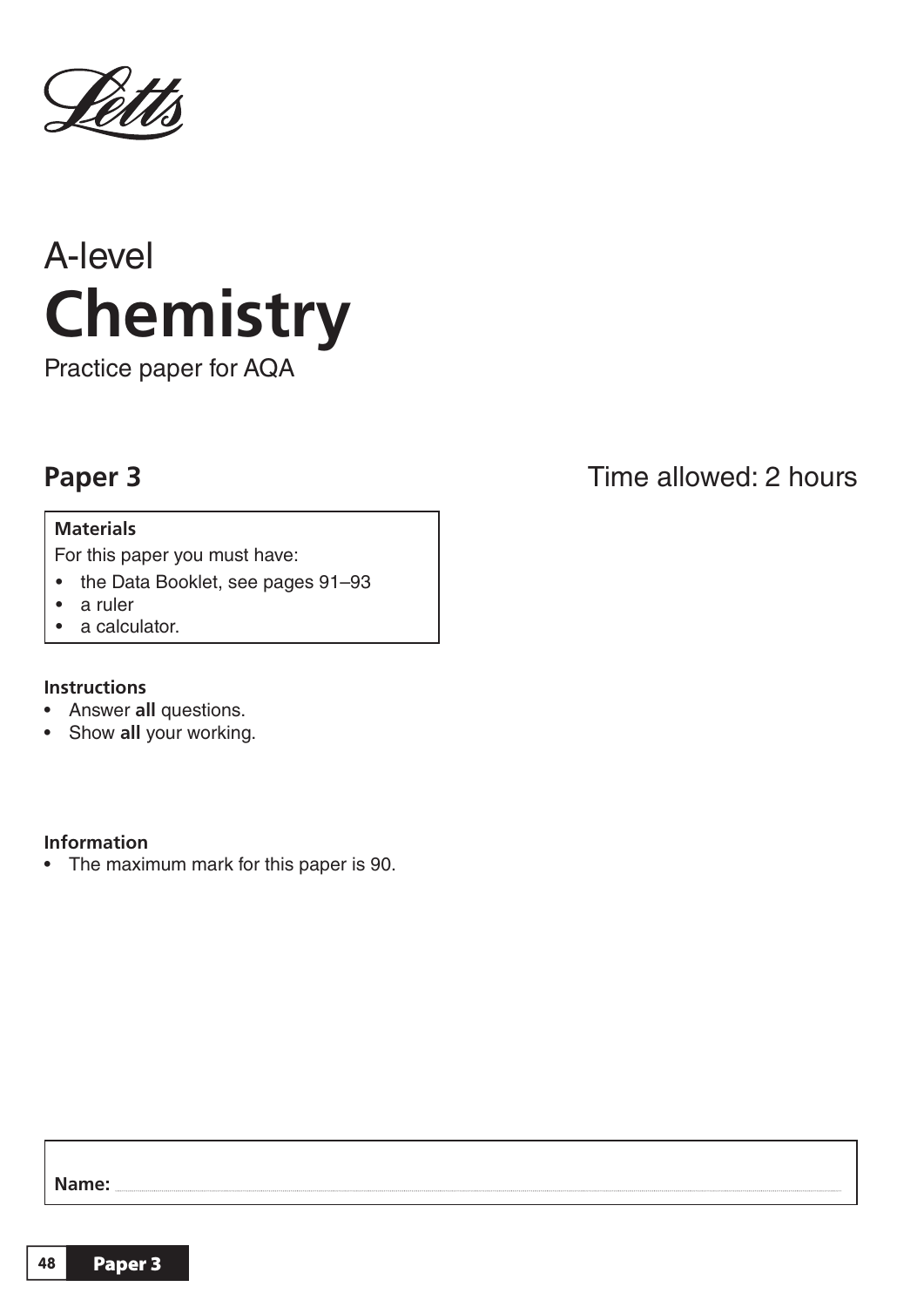## **Section A**

Answer **all** questions in this section.

| $0 \mid 1$               | This question is about making a standard solution and titrating it.<br>A student attempts to make 250 $cm3$ of a 0.10 mol dm <sup>-3</sup> solution of sodium hydrogensulfate,<br>(NaHSO <sub><math>a</math></sub> ).                                                                                         |
|--------------------------|---------------------------------------------------------------------------------------------------------------------------------------------------------------------------------------------------------------------------------------------------------------------------------------------------------------|
| $0 \mid 1 \mid \cdot$    | 1 Calculate the mass of sodium hydrogensulfate the student needs for the solution.<br>[2 marks]                                                                                                                                                                                                               |
| $\bf{0}$<br>1            | 2 The student has access to a digital top-pan balance that reads to 0.01 g. She places a<br>weighing boat on the balance and adds the sodium hydrogensulfate until she has the<br>correct mass. The student transfers the sodium hydrogensulfate into a glass beaker and<br>then re-weighs the weighing boat. |
|                          | What is the purpose of re-weighing the weighing boat after the sodium hydrogensulfate<br>has been transferred into the beaker?<br>[1 mark]                                                                                                                                                                    |
| $\bf{0}$<br>$\mathbf{1}$ | 3 What is the percentage error in the measurement of the mass of the sodium hydrogensulfate?<br>[1 mark]                                                                                                                                                                                                      |
|                          | $\overline{0}$ 1. $\overline{4}$ The student then adds distilled water to the beaker and stirs the solution with a glass rod<br>until all of the solid is dissolved. She then pours the solution into a 250 cm <sup>3</sup> volumetric flask.                                                                 |
|                          | What should the student do to ensure that no sodium hydrogensulfate is lost at this stage?<br>[1 mark]                                                                                                                                                                                                        |
|                          |                                                                                                                                                                                                                                                                                                               |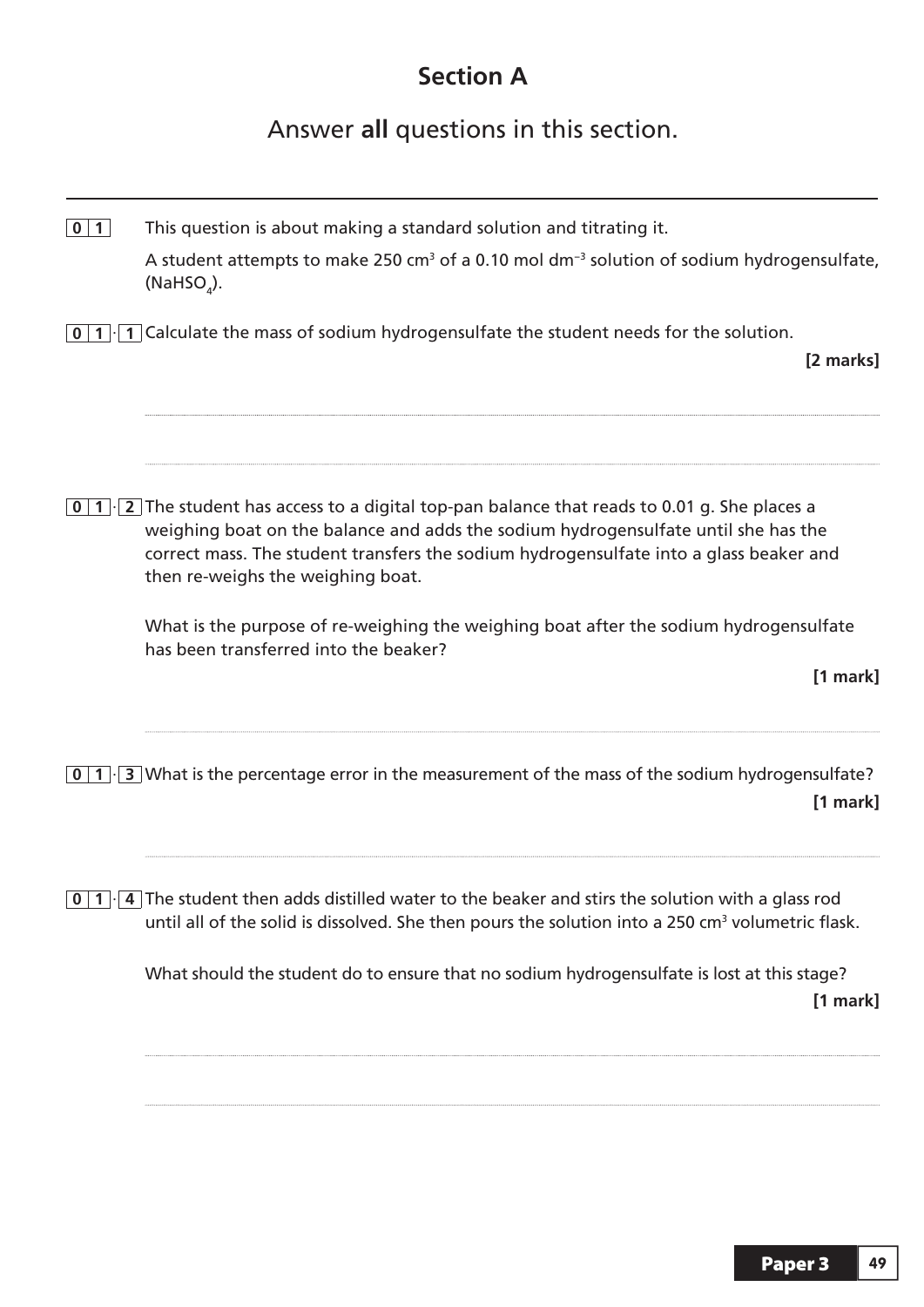| $\mathbf 0$           | $1$ $\cdot$ 5 The student then adds more distilled water to the volumetric flask, adding the last few<br>drops with a dropping pipette, to ensure that the total volume of the solution is 250 cm <sup>3</sup> .                                                                                                                                                                                                                                                |
|-----------------------|-----------------------------------------------------------------------------------------------------------------------------------------------------------------------------------------------------------------------------------------------------------------------------------------------------------------------------------------------------------------------------------------------------------------------------------------------------------------|
|                       | How should the student accurately check the total volume of the solution in the flask?<br>[2 marks]                                                                                                                                                                                                                                                                                                                                                             |
| $\vert$ 1<br>$\bf{0}$ | 6 Write an ionic equation for the acid-base reaction between hydrogensulfate ions and<br>hydroxide ions.                                                                                                                                                                                                                                                                                                                                                        |
|                       | $[1$ mark]                                                                                                                                                                                                                                                                                                                                                                                                                                                      |
|                       | $\vert 0 \vert 1 \vert$ To accurately test the concentration of the sodium hydrogensulfate solution she had made,<br>the student set up a titration experiment, using a standard solution of sodium hydroxide.<br>A 25.0 cm <sup>3</sup> sample of her solution took 24.60 cm <sup>3</sup> of 0.100 mol dm <sup>-3</sup> sodium hydroxide solution<br>to neutralise it. Calculate the actual concentration of her sodium hydrogensulfate solution.<br>[2 marks] |
|                       |                                                                                                                                                                                                                                                                                                                                                                                                                                                                 |
| $\vert$ 1<br>$\bf{0}$ | $\cdot$ 8 The student believes that her results suggest that the sodium hydrogensulfate she used was not<br>pure. If this is taken to be the only cause of the concentration of her solution not being as she<br>expected, calculate the percentage purity of the sodium hydrogensulfate she used.<br>[2 marks]                                                                                                                                                 |
|                       |                                                                                                                                                                                                                                                                                                                                                                                                                                                                 |
|                       |                                                                                                                                                                                                                                                                                                                                                                                                                                                                 |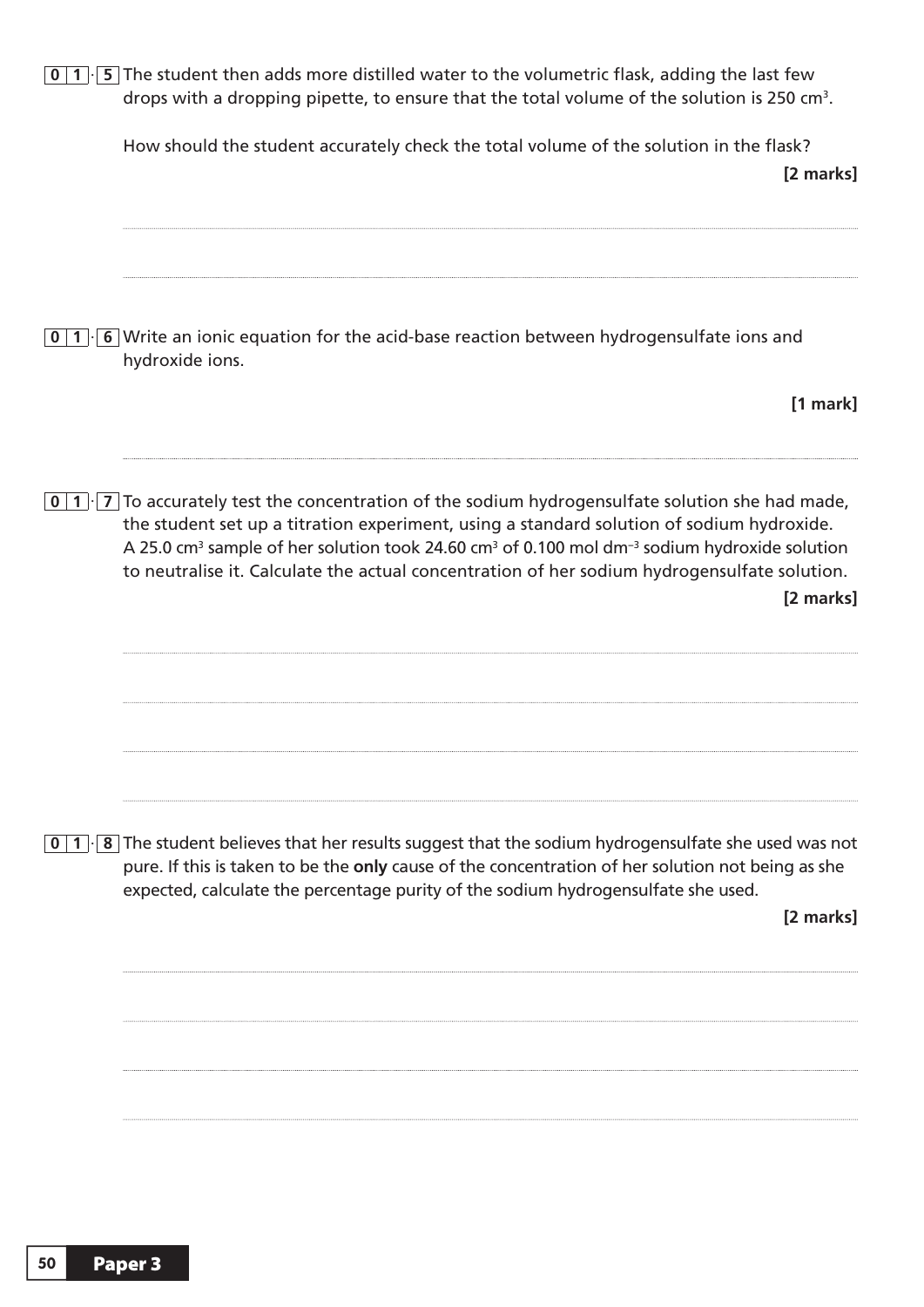**0 2** This question is about electrochemical cells.

 **Figure 1** shows how a student combined a zinc half-cell and a copper half-cell to measure the EMF.

**Figure 1**



 $\boxed{0}$   $\boxed{2}$   $\boxed{1}$  Write equations for the equilibria in

**[2 marks]**

 Zinc half-cell Copper half-cell **0 2** · **2** Explain why the zinc is the negative electrode (anode) in this cell. **[1 mark]** 

**0 2** · **3** Use the following data to work out the EMF of the cell under standard conditions.

 $E^{\theta}$  Cu = +0.34 V  $E^{\theta}$  Zn = -0.76 V

**[1 mark]**

**Paper 3 | 51**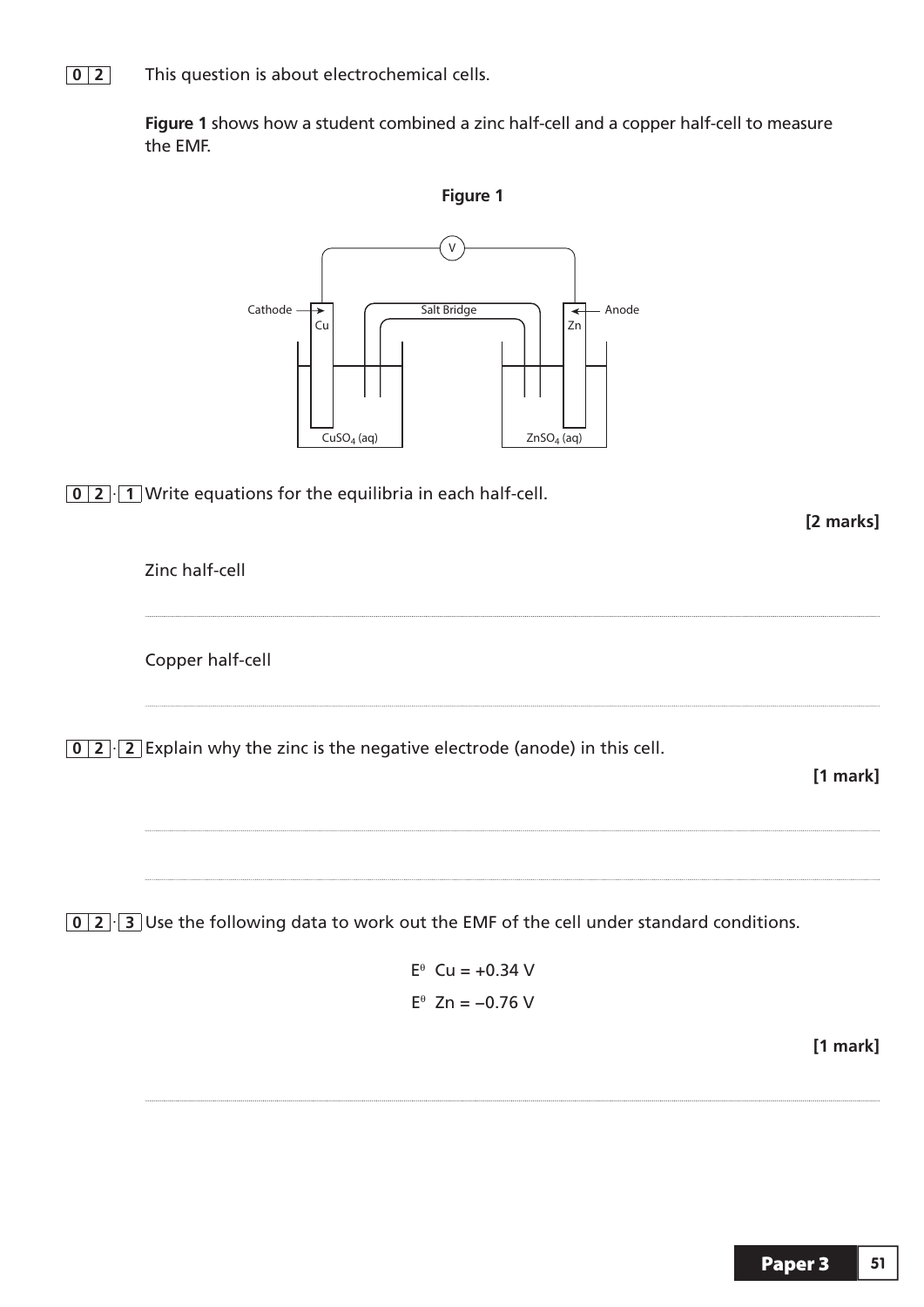**0 2** · **4** Predict and explain what would happen to the cell EMF if the student were to add distilled water to the zinc half-cell.

|                                                                                                                                                                                             | [4 marks]  |
|---------------------------------------------------------------------------------------------------------------------------------------------------------------------------------------------|------------|
| Prediction                                                                                                                                                                                  |            |
| Explanation                                                                                                                                                                                 |            |
|                                                                                                                                                                                             |            |
| $\boxed{0}$ 2. $\boxed{5}$ Write an equation for the reaction that would happen if the cell were to be short-circuited,<br>allowing current to flow from one half of the cell to the other. | $[1$ mark] |
| $\boxed{0}$ 2 $\boxed{6}$ Explain, in terms of electron transfer, why this is a 'redox' reaction.                                                                                           | [3 marks]  |
|                                                                                                                                                                                             |            |
|                                                                                                                                                                                             |            |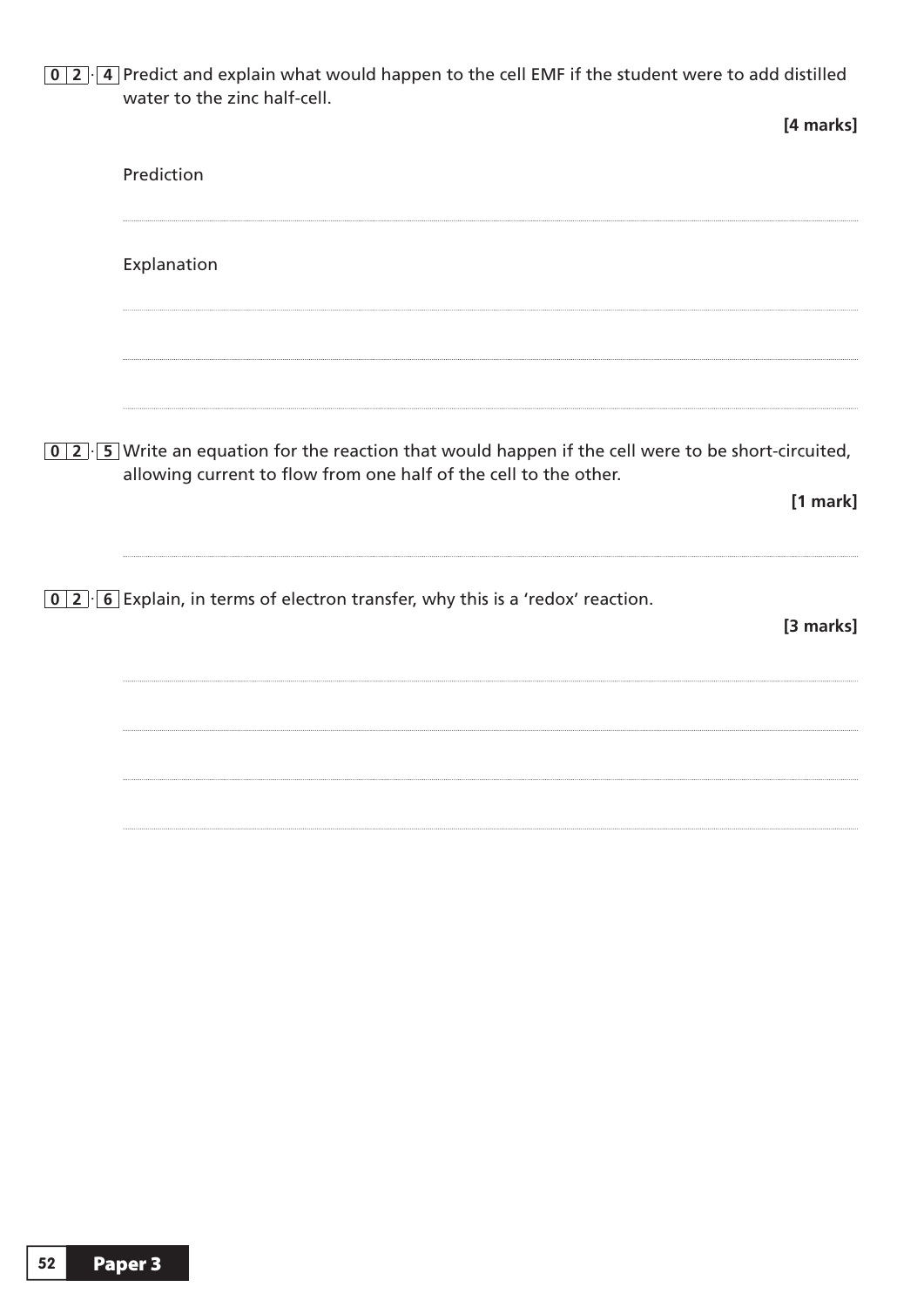### **0 3** This question is about calorimetry.

A student measured 25.0 cm<sup>3</sup> of a 0.50 mol dm<sup>-3</sup> solution of copper sulfate into a glass beaker. He measured the temperature of the solution, using a thermometer. He then added 0.50 g of powdered magnesium and measured the maximum temperature reached by the reaction mixture as seen in **Table 1**.

| Initial temperature of solution (°C) | 21.0 |
|--------------------------------------|------|
| Maximum temperature of solution (°C) | 26.5 |

**0 3** · **1** What piece of apparatus should the student choose to accurately measure the volume of copper sulfate solution?

**[1 mark]**

**[1 mark]**

- **0 3** · **2** Write a balanced equation for the reaction taking place in the beaker.
- **0 3** · **3** Calculate the number of moles of magnesium that have reacted in this experiment, giving your answer to three significant figures.

**[2 marks]**

**0 3** · **4** Use the student's original data to calculate the enthalpy change for the reaction between magnesium and copper sulfate solution.

**[2 marks]**

**Table 1**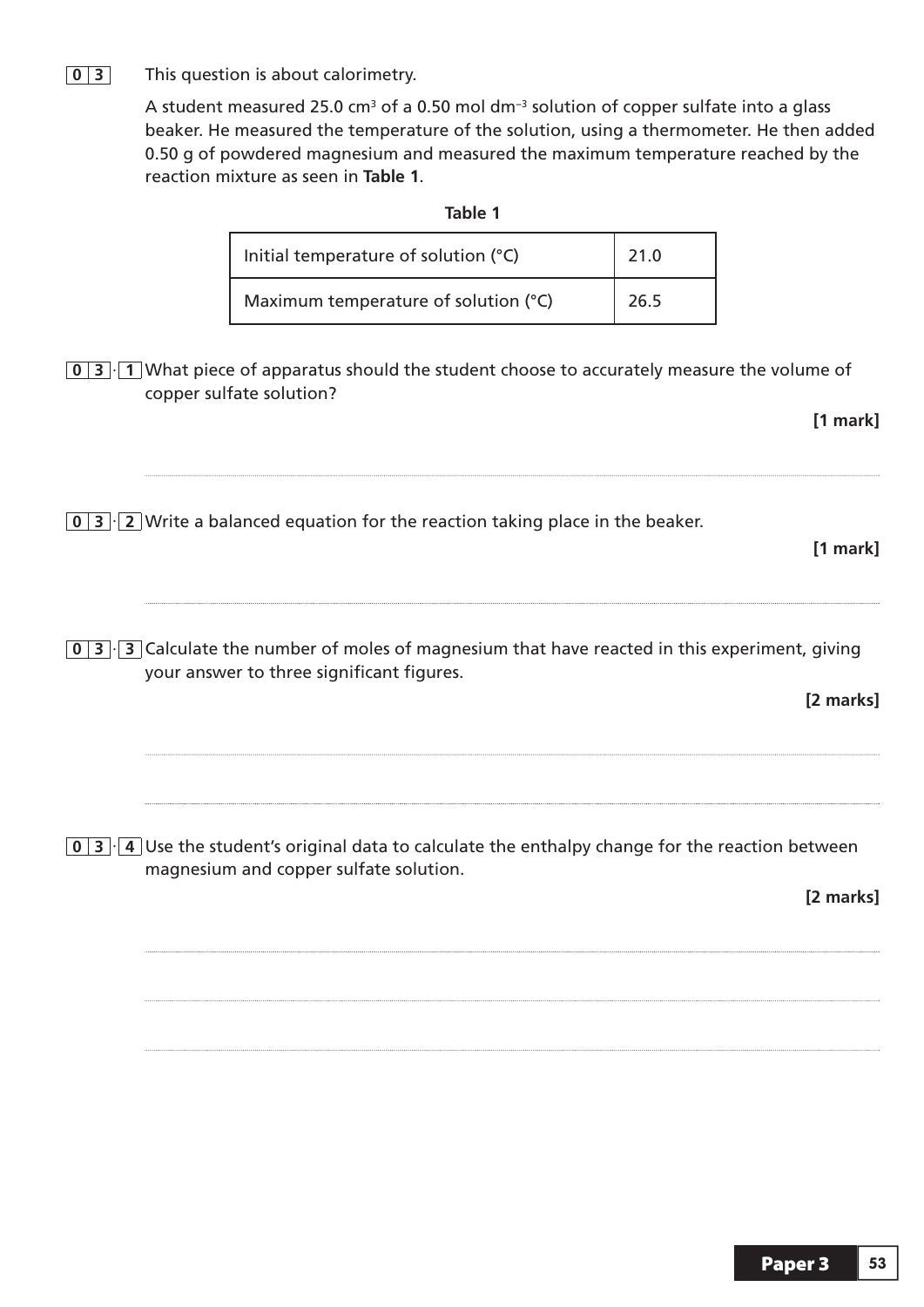**0 3** · **5** Identify the main source of error in the experiment and suggest how it might be overcome. **[2 marks]**

| Source of error                                                                                                                                                                                                                           |  |
|-------------------------------------------------------------------------------------------------------------------------------------------------------------------------------------------------------------------------------------------|--|
| Suggested improvement                                                                                                                                                                                                                     |  |
|                                                                                                                                                                                                                                           |  |
| $\boxed{0}$ 3 $\cdot$ 6 Describe and explain the effect on the measured temperature change had the student<br>used 25.0 cm <sup>3</sup> of 1.0 mol dm <sup>-3</sup> copper sulfate solution with the same mass of magnesium.<br>[2 marks] |  |
| Effect                                                                                                                                                                                                                                    |  |
| Explanation                                                                                                                                                                                                                               |  |
| 0 3 $\cdot$ 7 Describe and explain the effect on the temperature change had the student added 1.0 g of<br>magnesium powder to the same volume of 0.5 mol dm <sup>-3</sup> copper sulfate solution.<br>[2 marks]                           |  |
| Effect                                                                                                                                                                                                                                    |  |
| Explanation                                                                                                                                                                                                                               |  |
|                                                                                                                                                                                                                                           |  |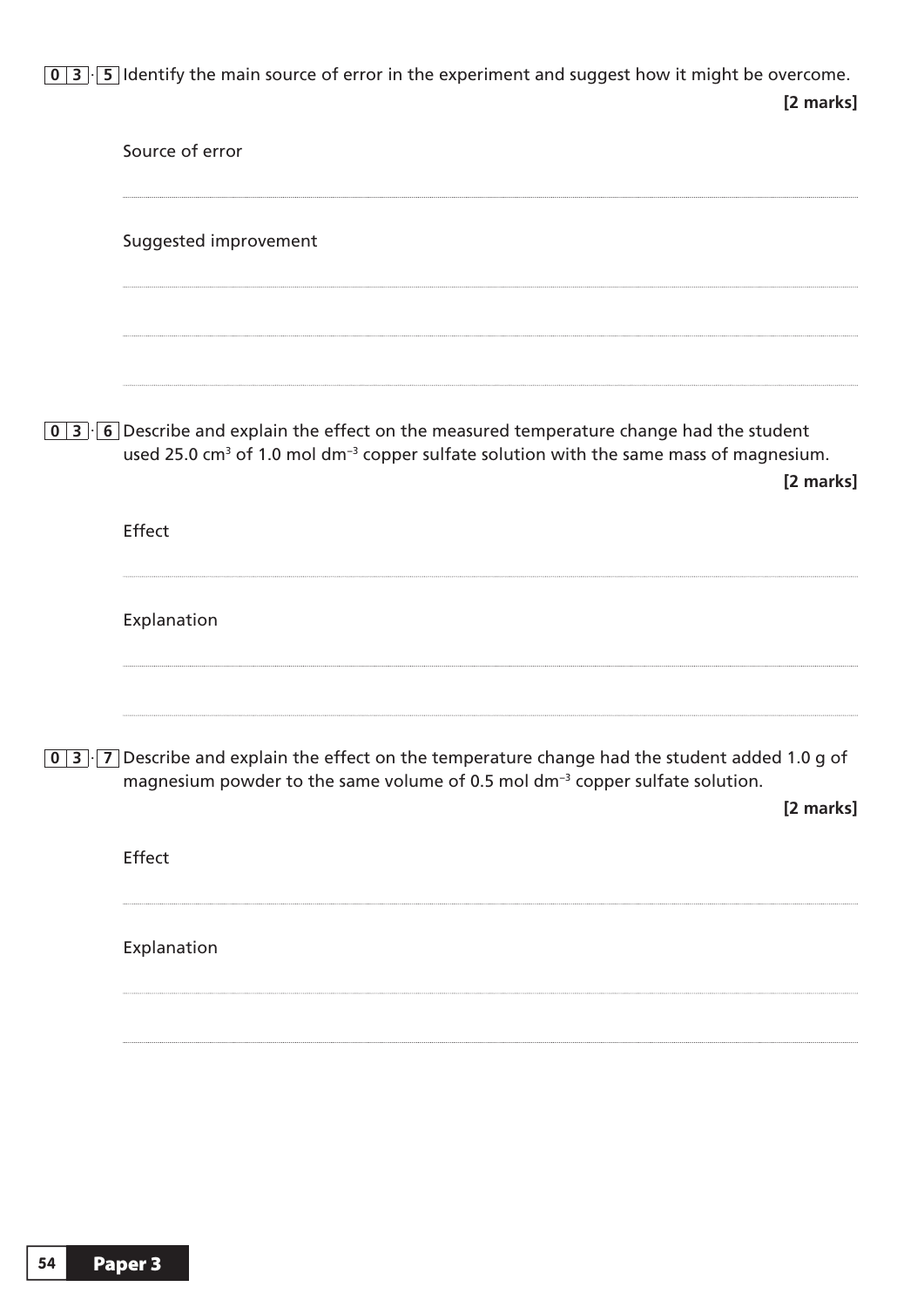**0 4** This question is about preparation of an aldehyde.

 Ethanal may be prepared in the laboratory by oxidising ethanol. A suitable oxidising agent is made by dissolving 10.0 g of potassium dichromate in 100 cm<sup>3</sup> of 1.0 mol dm<sup>-3</sup> sulfuric acid.

A student combined 2.0 cm<sup>3</sup> of ethanol with 12.0 cm<sup>3</sup> of the acidified dichromate solution in a boiling tube. She fitted a delivery tube, leading to a second boiling tube that was standing in a beaker of iced water. Gentle heating of the mixture produced around 5  $cm<sup>3</sup>$ of a colourless distillate.

**0 4** · **1** Write an equation to show the oxidation of ethanol to ethanal (you may use [O] to represent the oxidising agent).

**0 4** · **2** One problem with the method described is that there is a risk that the reaction mixture might boil over into the collection tube. Describe **two** ways that the student could reduce the risk of this happening. **[2 marks] 0 4** · **3** Explain why the collection tube should be standing in a beaker of iced water. **[2 marks] 0 4** · **4** Describe **one** chemical test that the student could carry out to show that the distillate contained ethanal. Include the expected result. **[2 marks]**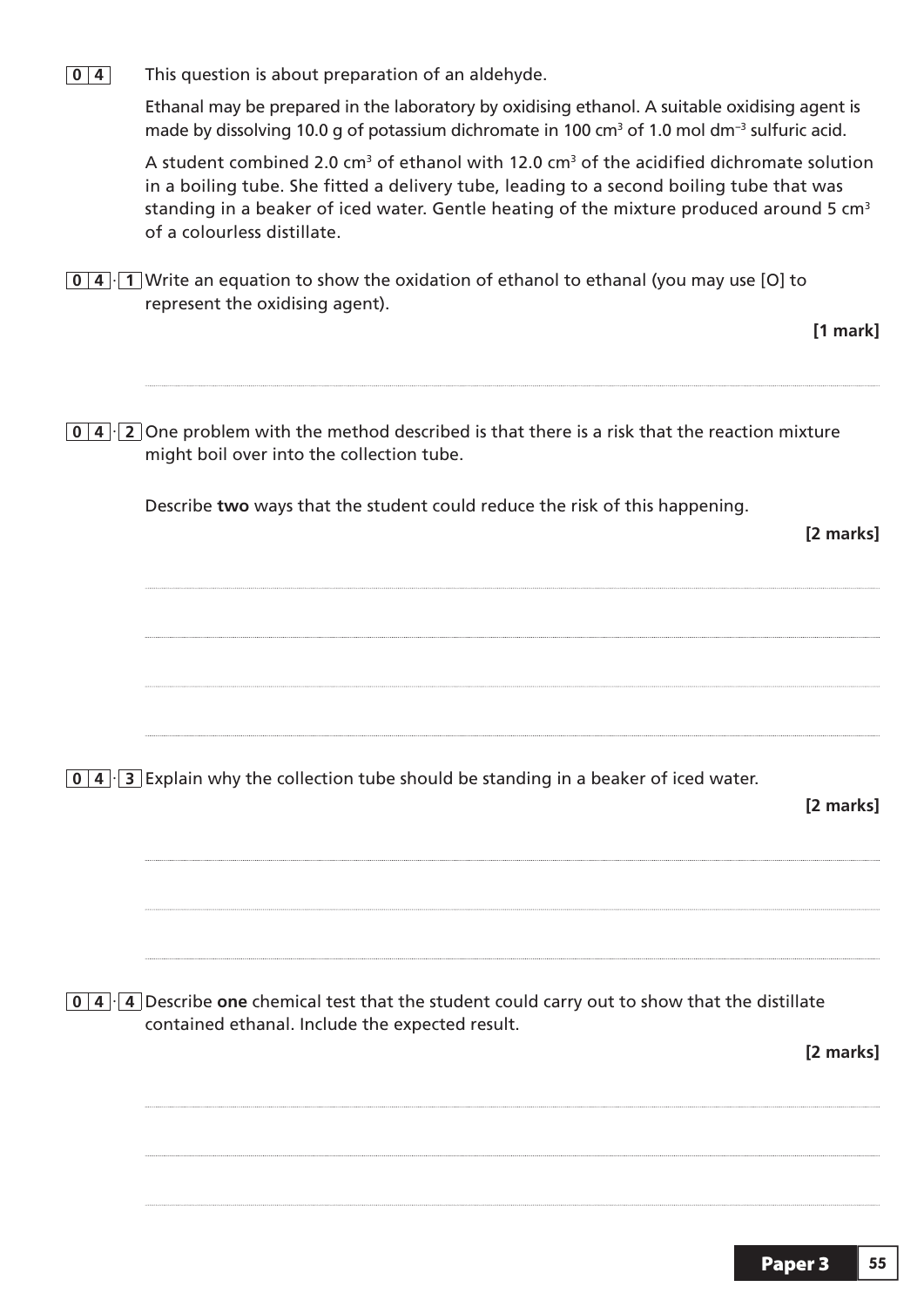**0 4** · **5** One impurity that may be present in the distillate is ethanoic acid. Describe how this may have been produced in this preparation and outline how it may be separated from the ethanal. **[2 marks]**  $\cdots$ **0 4** · **6** Oxidation of 4.6 g of ethanol produced 3.8 g of ethanal. Calculate the percentage yield. **[3 marks]**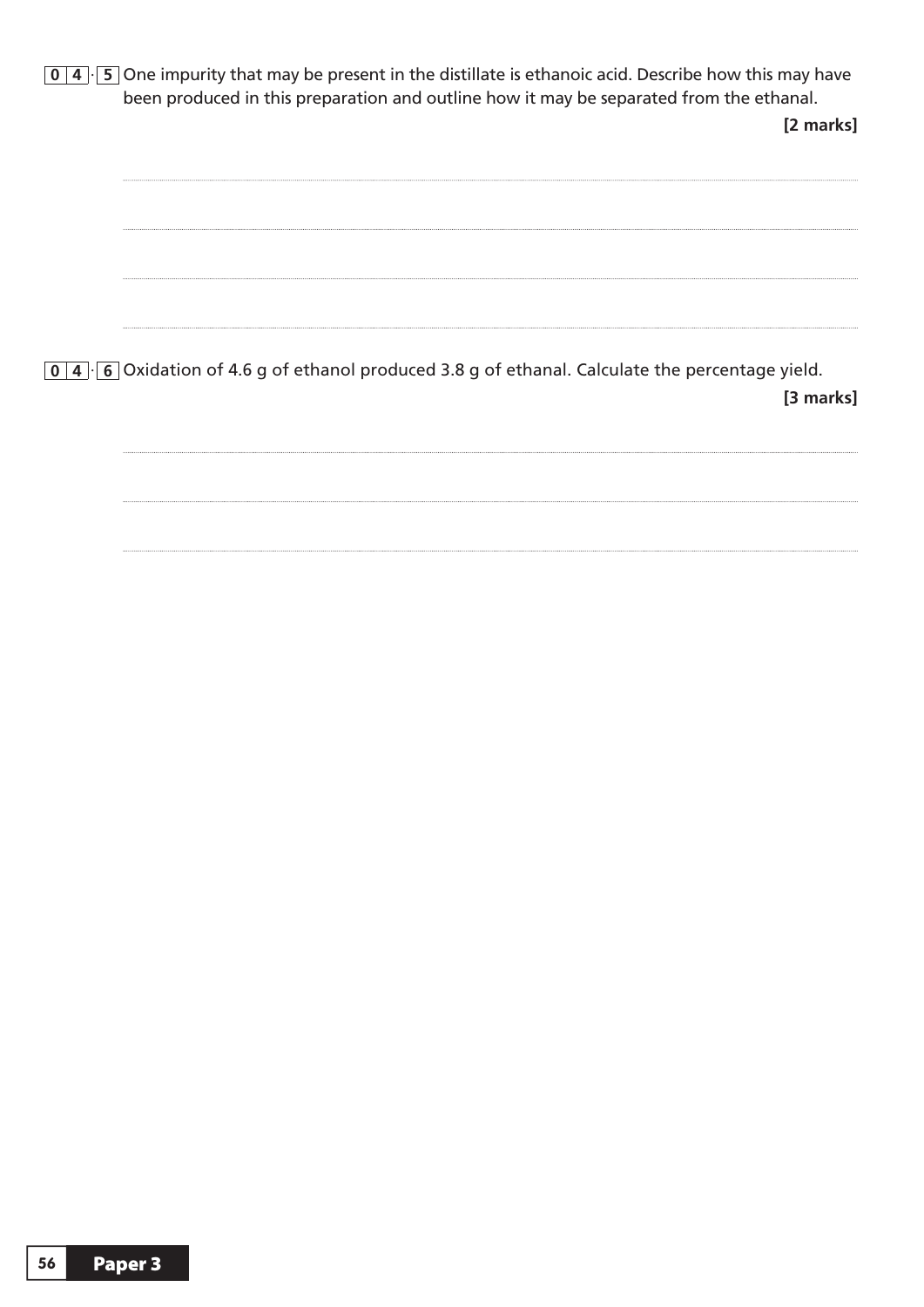**0 5** This question is about the techniques used in titration.

 A student plans to titrate a solution of ethanoic acid with a standard solution of sodium hydroxide. Preliminary testing of the solution using phenolphthalein indicator suggests that the concentration of the sodium hydroxide solution should be 0.01 mol dm−3. The student fills a burette with the sodium hydroxide solution and pipettes 25.0 cm<sup>3</sup> of the ethanoic acid solution into a clean conical flask. The student decides to use a digital pH meter to improve the accuracy of his pH measurements.

**0 5** · **1** What should each of the following pieces of equipment be rinsed with, prior to use, in this experiment?

|                                                                                                                                                                                                                            | [3 marks] |
|----------------------------------------------------------------------------------------------------------------------------------------------------------------------------------------------------------------------------|-----------|
| <b>Burette</b>                                                                                                                                                                                                             |           |
| Pipette                                                                                                                                                                                                                    |           |
| Conical flask                                                                                                                                                                                                              |           |
| 0   5 $\cdot$   2   Explain why phenolphthalein, which has a pK <sub>in</sub> of 9, is the correct indicator to use in the<br>preliminary testing to determine the best concentration of sodium hydroxide solution to use. | [2 marks] |
|                                                                                                                                                                                                                            |           |
| $0 \mid 5 \mid 3$ What must the student do to determine the equivalence/end-point when using the digital<br>pH meter?                                                                                                      |           |
|                                                                                                                                                                                                                            | [2 marks] |
|                                                                                                                                                                                                                            |           |
| $\overline{0}$   5 $\cdot$   4 Why might the pH of the titration mixture remain relatively constant when the volume of<br>sodium hydroxide solution added was between 10.0 cm <sup>3</sup> and 15.0 cm <sup>3</sup> ?      | [1 mark]  |
|                                                                                                                                                                                                                            |           |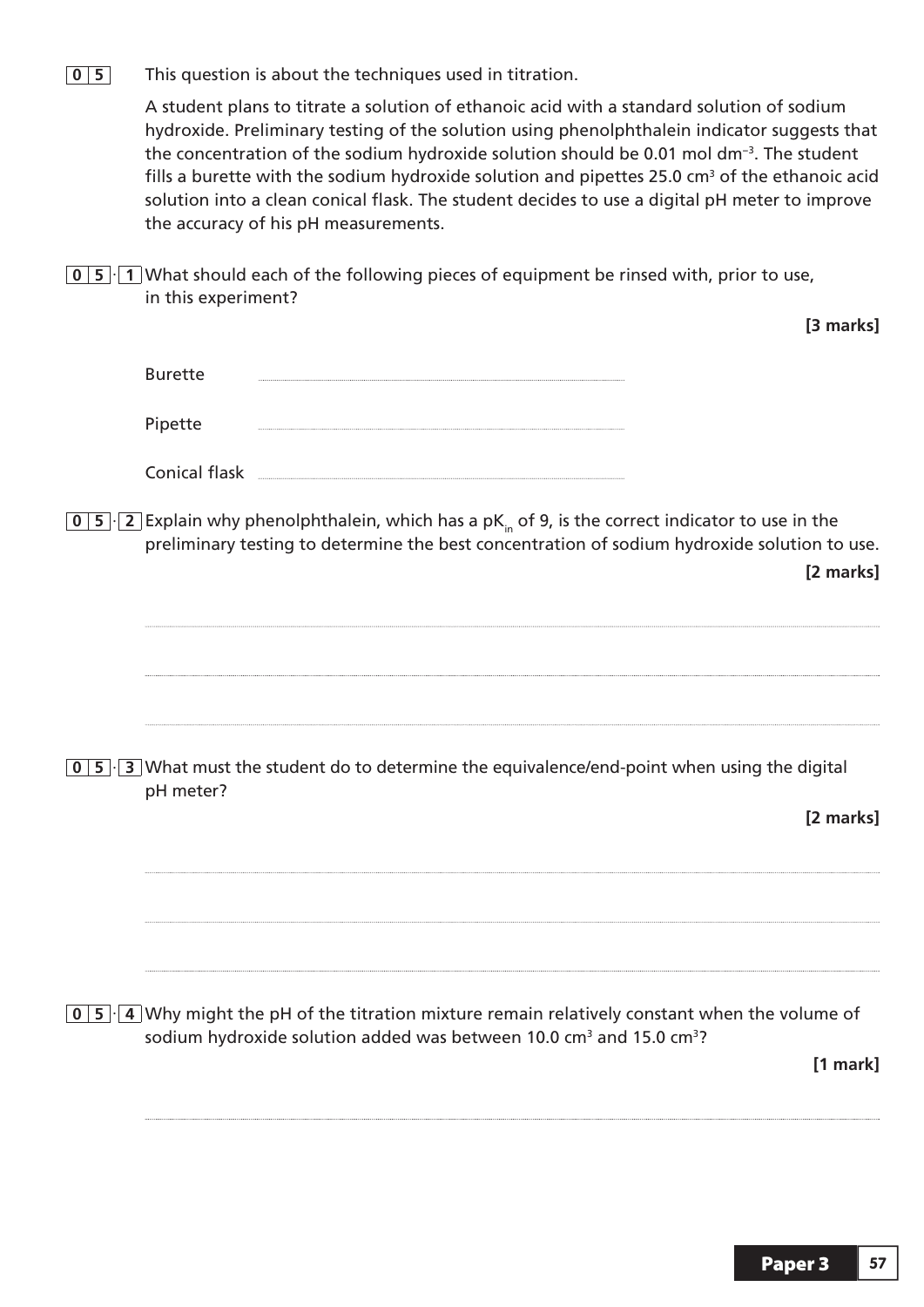**0 5** · **5** The student decides, instead, to check the expected pH at the equivalence/end-point by making up a solution of sodium ethanoate and testing its pH in advance.

> Assuming the concentration of the ethanoic acid to be approximately equal to that of the sodium hydroxide solution, what concentration of sodium ethanoate solution should the student prepare?

> > **[2 marks]**

**0 5** · **6** Comment on the suitability, or otherwise, of the student's chosen method for establishing the concentration of the ethanoic acid solution, giving your reasons.

**[2 marks]**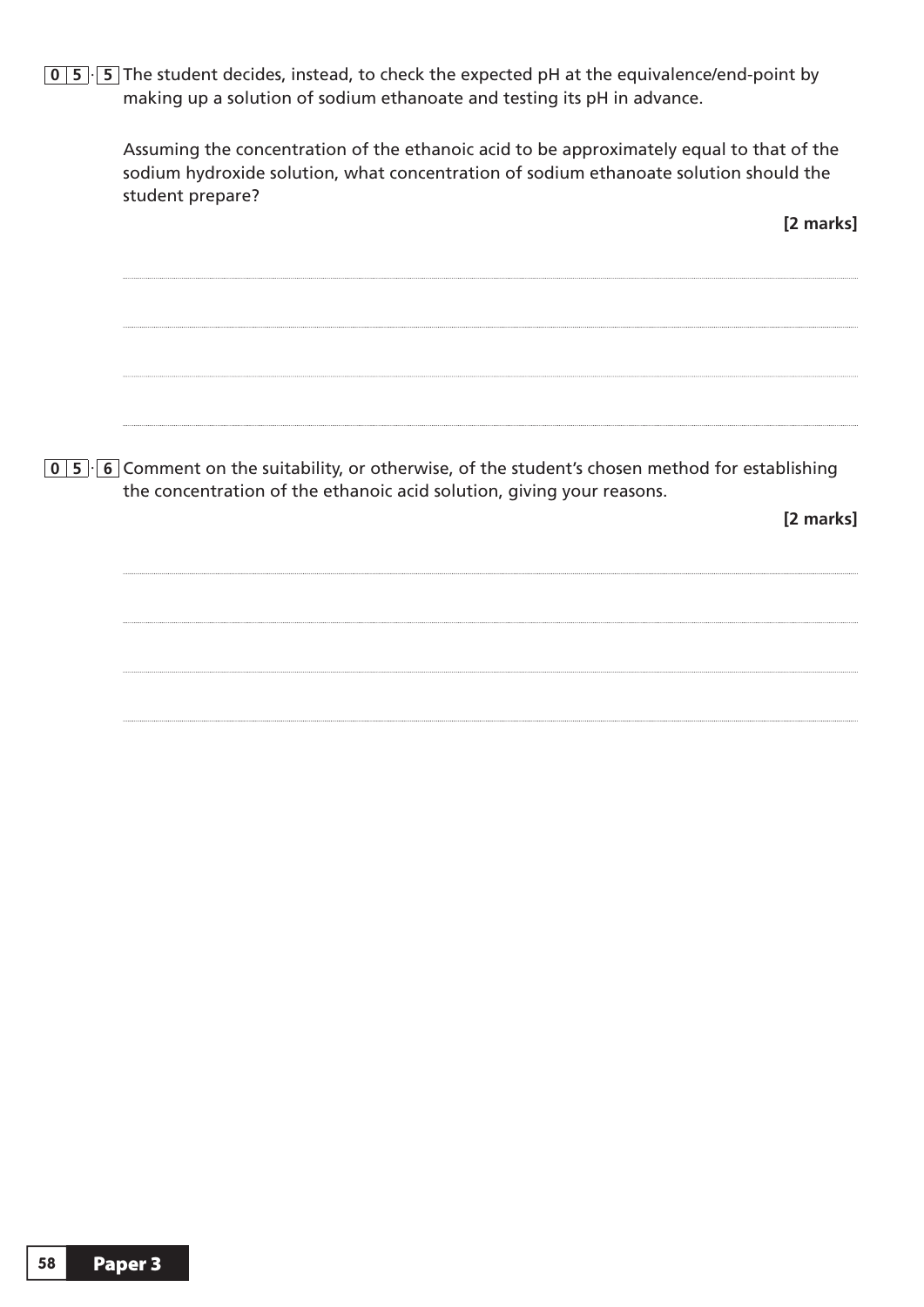## **Section B**

## Answer **all** questions in this section.

|              | Only one answer per question is allowed.                                                                       |            |
|--------------|----------------------------------------------------------------------------------------------------------------|------------|
|              | For each answer completely fill in the circle alongside the appropriate answer.                                |            |
|              | <b>WRONG METHODS</b><br>$\infty$<br><b>CORRECT METHOD</b><br>$\zeta$<br>(●)                                    |            |
|              | If you want to change your answer, you must cross out your original answer as shown.                           |            |
|              | If you wish to return to an answer previously crossed out, ring the answer you now wish to<br>select as shown. |            |
| $\mathbf{0}$ | 6 When chlorine reacts with benzene, it acts as                                                                | $[1$ mark] |
|              | A an electrophile.                                                                                             |            |
|              | a nucleophile.<br>B                                                                                            |            |
|              | a reducing agent.<br>C                                                                                         |            |
|              | a free radical.<br>D.                                                                                          |            |
|              | $\boxed{0}$ 7 Which of these is not a reason why potassium is a more reactive element than sodium?             |            |
|              | A Potassium's outer shell electron is further from the nucleus.                                                | [1 mark]   |
|              | Potassium has a more positively charged nucleus.<br>B                                                          |            |

**D** In a potassium atom, the outer shell electron experiences

more shielding.

**C** Potassium has a lower first ionisation energy than sodium.

## $\bigcirc$

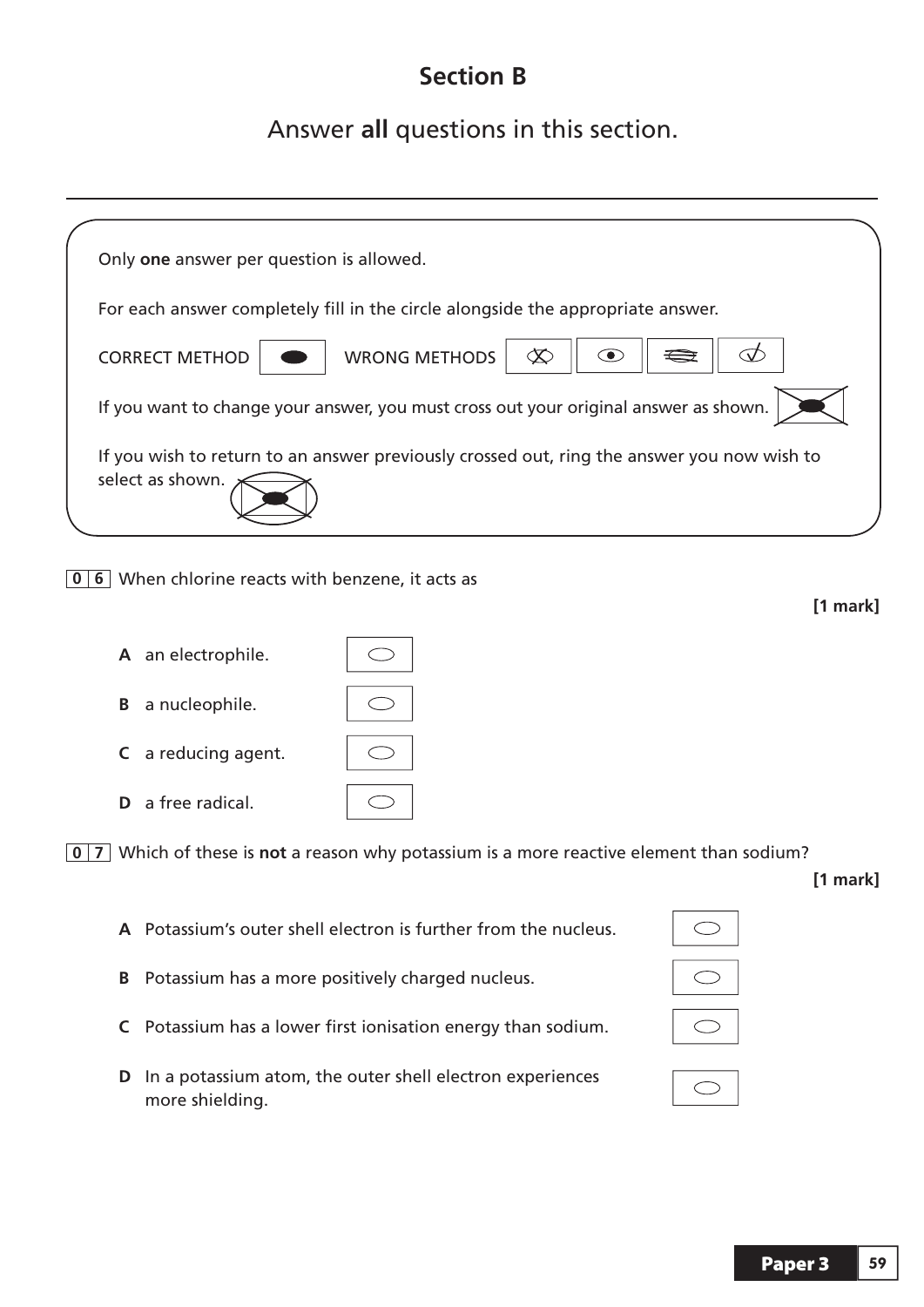**0 8** 5.00 kg of calcium carbonate produces 2.50 kg of calcium oxide by thermal decomposition. What volume of carbon dioxide would be produced (measured at 298 K and 101 kPa)?

**[1 mark]**

**0 9** A pair of enantiomers will exhibit a difference in

 $\bigcirc$ 

 **A** melting point.

 **A** 1200.0 dm3

**B** 600.0 dm3

**C** 714.2 dm3

**D** 1071.4 dm3

- **B** rotation of plane-polarised light.
- **C** reactivity.
- **D** solubility.
- **10** Which electron arrangement belongs to a halogen?
- $A$  1s<sup>2</sup>2s<sup>2</sup>2p<sup>6</sup>3s<sup>2</sup>3p<sup>6</sup>4s<sup>1</sup>
	- **B** 1s<sup>2</sup>2s<sup>2</sup>2p<sup>6</sup>3s<sup>2</sup>3p<sup>6</sup>4s<sup>2</sup>3d<sup>7</sup>
	- C 1s<sup>2</sup>2s<sup>2</sup>2p<sup>6</sup>3s<sup>2</sup>3p<sup>6</sup>4s<sup>2</sup>3d<sup>10</sup>4p<sup>4</sup>
	- **D** 1s<sup>2</sup>2s<sup>2</sup>2p<sup>6</sup>3s<sup>2</sup>3p<sup>6</sup>4s<sup>2</sup>3d<sup>10</sup>4p<sup>5</sup>





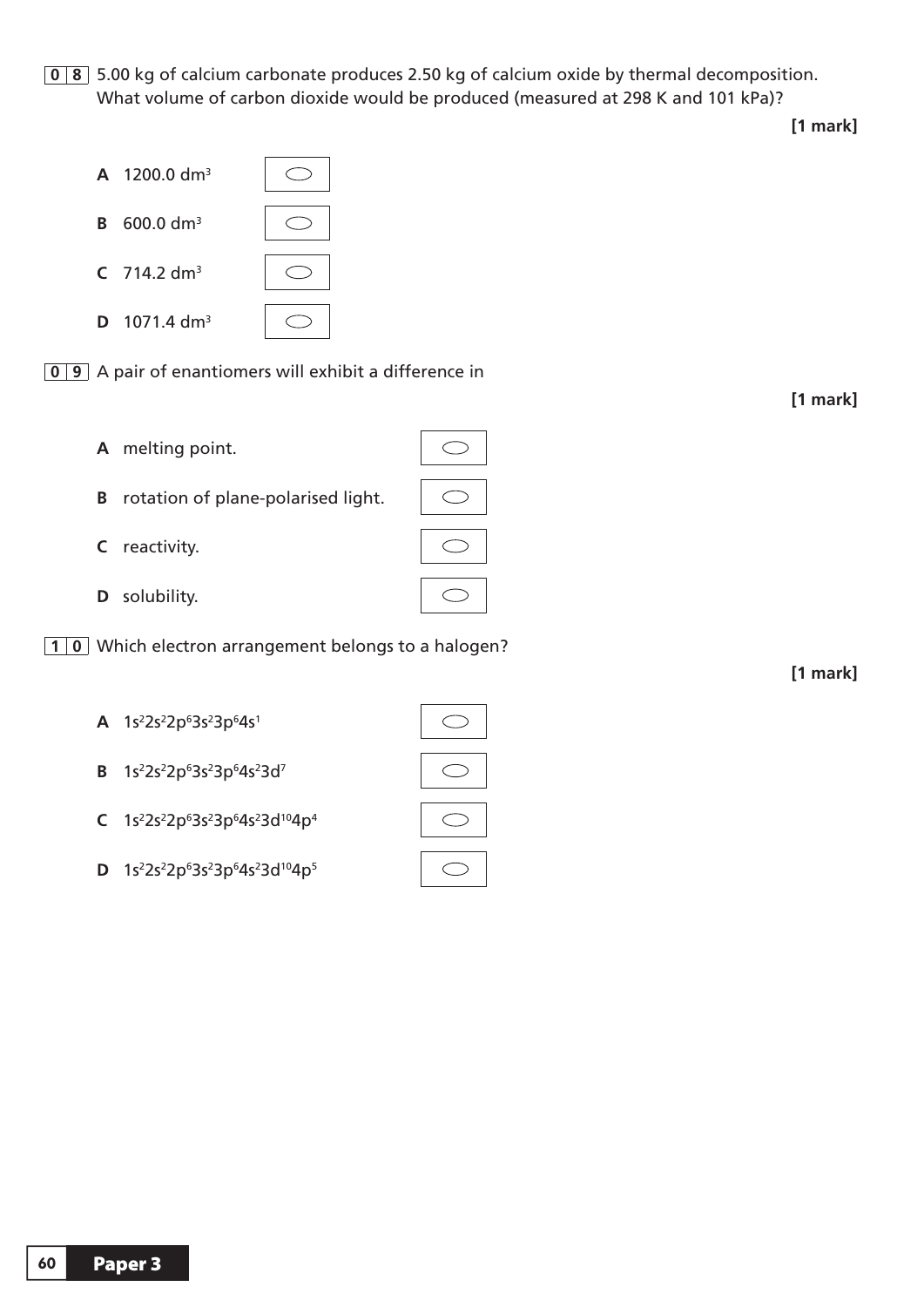- **A**  $CH_3CH_2CH_2CH_3$ ,  $CH_3CH(OH)CH_3$ ,  $CH_3CH_2COOH$ ,  $CH_3COCH_3$ 
	- **B** CH<sub>3</sub>COCH<sub>3</sub>, CH<sub>3</sub>CH<sub>3</sub>CH<sub>3</sub>CH<sub>3</sub>COOH, CH<sub>3</sub>CH<sub>2</sub>CH<sub>3</sub>CH<sub>3</sub>
	- **C** CH<sub>3</sub>CH<sub>2</sub>CH<sub>2</sub>CH<sub>3</sub>COCH<sub>3</sub>, CH<sub>3</sub>CH(OH)CH<sub>3</sub>, CH<sub>3</sub>CH<sub>2</sub>COOH
	- **D** CH<sub>3</sub>CH<sub>2</sub>COOH, CH<sub>3</sub>CH<sub>2</sub>CH<sub>2</sub>CH<sub>3</sub>, CH<sub>3</sub>COCH<sub>3</sub>, CH<sub>3</sub>CH(OH)CH<sub>3</sub>

 $\bigcirc$ 

 $\bigcirc$ 

**12** Which of these oxides would have the lowest pH?



 $\bigcirc$  $\bigcirc$  $\bigcirc$  $\bigcirc$ 

**[1 mark]**

**1 3** In the rate equation  $r = k[A][B]^2$ , if the rate units are mol dm<sup>-3</sup> s<sup>-1</sup>, what could the units for  $k$  be? **[1 mark]**



- **C** mol<sup>3</sup> dm<sup>-9</sup> s<sup>-1</sup>
- **D** mol<sup>-3</sup> dm<sup>9</sup> s<sup>-1</sup>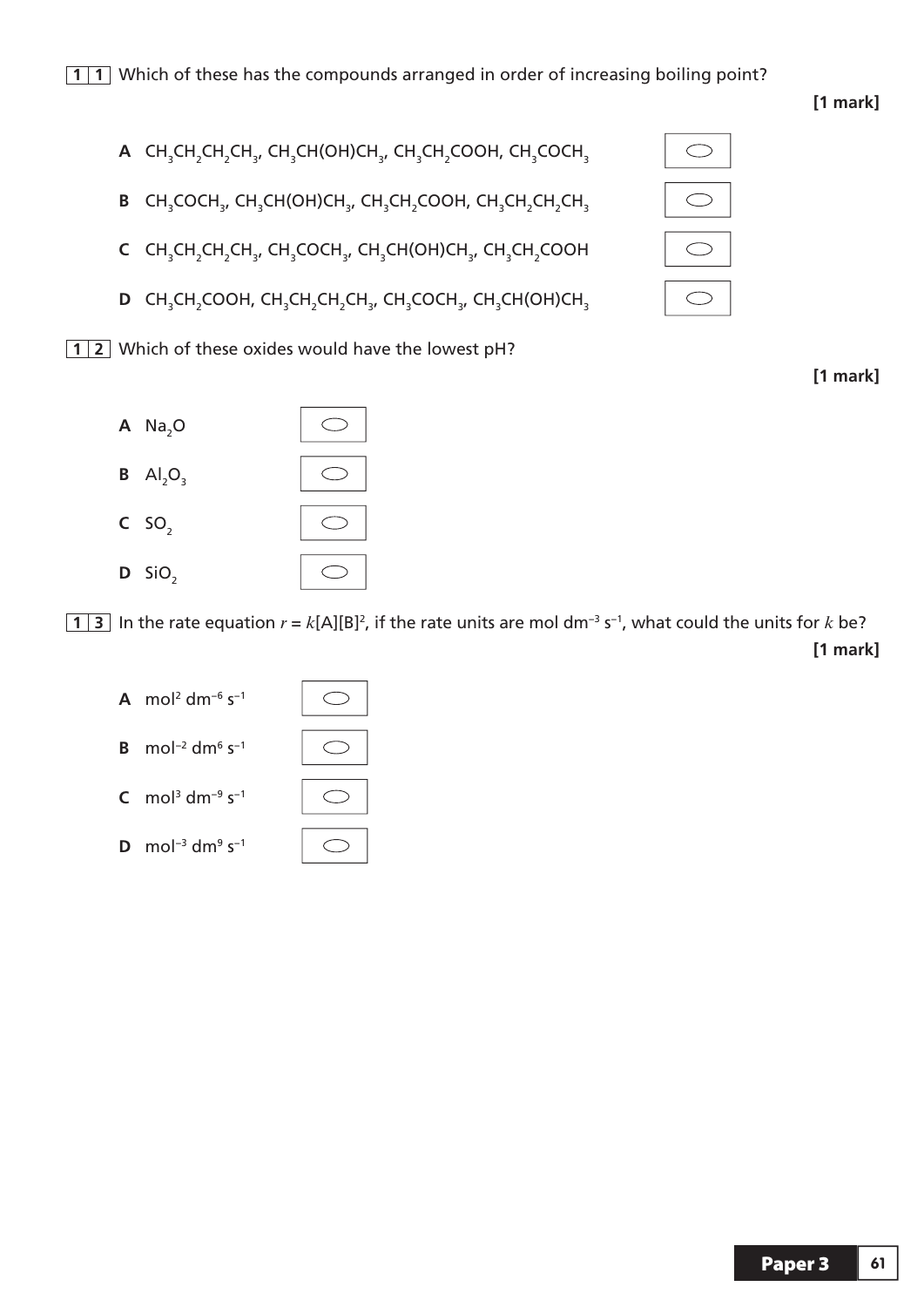#### **1 4** If the forward reaction in an equilibrium is exothermic, which statement is true?

 **A** The equilibrium will be unaffected by changes in pressure.

- **B** An increase in temperature decreases the proportion of products. **C** An increase in temperature decreases the proportion of reactants. **D** The rate of the forward reaction is unaffected by a change in temperature. **15** Which combination is most likely to produce an alkene from a halogenoalkane?  **A** Concentrated potassium hydroxide in ethanol, high temperature **B** Concentrated aqueous potassium hydroxide, low temperature
	- **C** Dilute potassium hydroxide in ethanol, low temperature
	- **D** Dilute aqueous potassium hydroxide, high temperature

 $\bigcirc$ 

**1 6** Which of the following will give no reaction with a mixture of potassium dichromate and sulfuric acid?



**D** Propanal



 $\bigcirc$ 

**[1 mark]**

| r. |  |
|----|--|
|    |  |
|    |  |

**[1 mark]**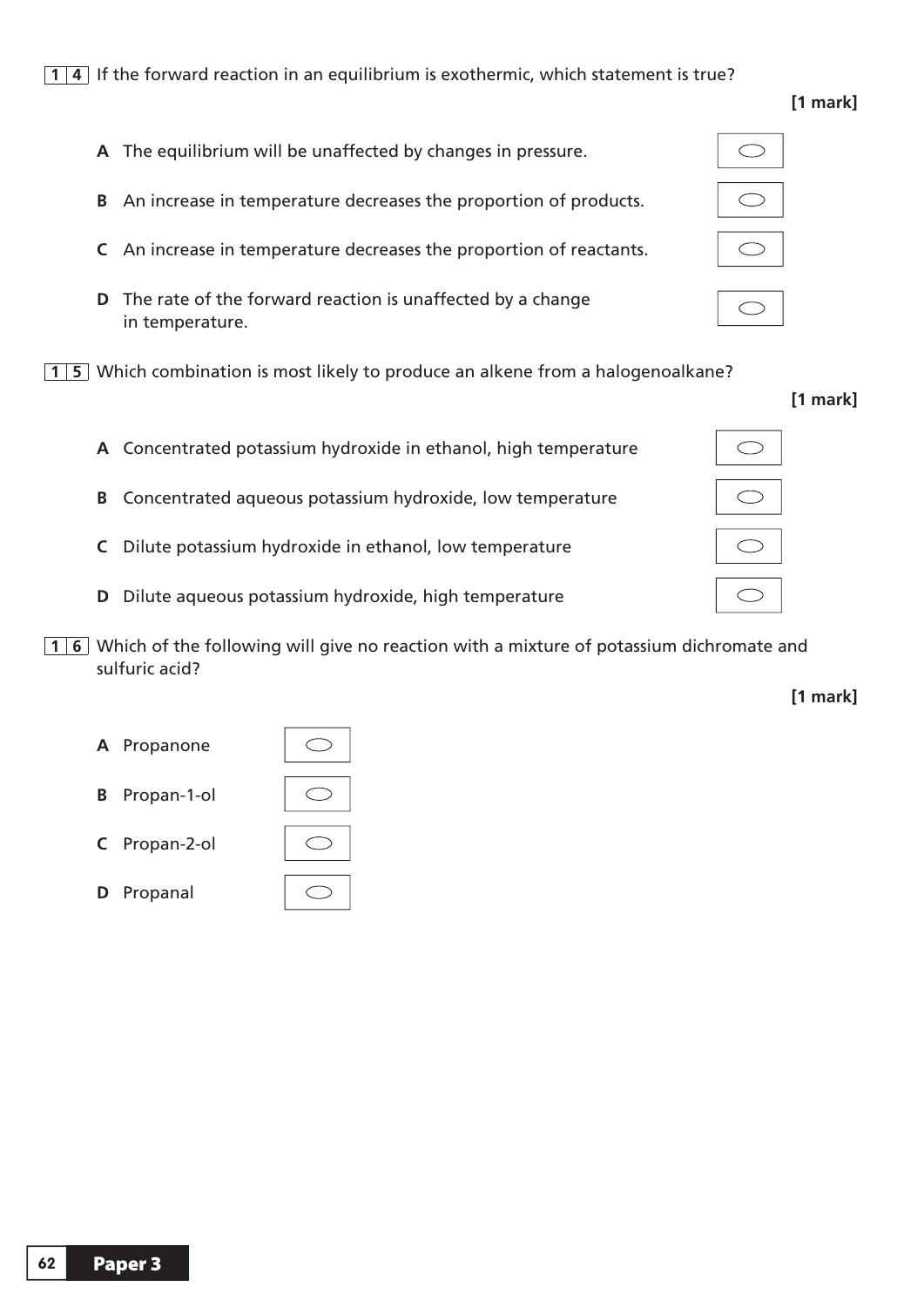**17** If a transition metal complex ion has a co-ordination number of 6, what is its most likely shape? **[1 mark]**



**18** Which of the following decreases across the Period Na-Ar?



**1** 9 0.5 moles of carbon dioxide would occupy what volume, in dm<sup>3</sup>, at 373 K and 101 kPa?  $(R = 8.31$  J K<sup>-1</sup> mol<sup>-1</sup>)

**[1 mark]**

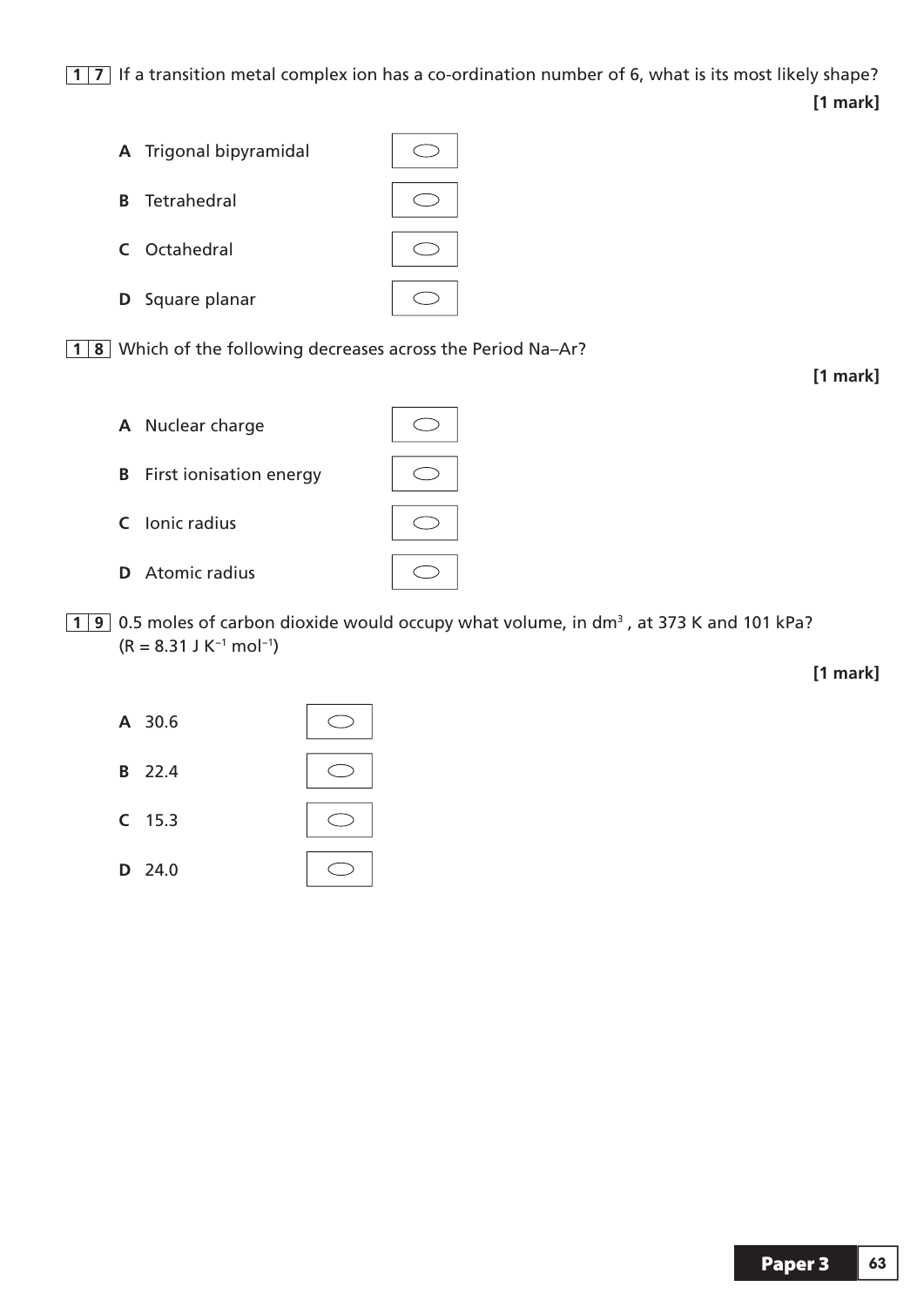## **2 0** An equilibrium mixture of the following:

$$
2NO_{2(g)} \rightleftharpoons O_{2(g)} + 2NO_{(g)}
$$

at 500 K and 1 atm, contains 0.96 mol of  $NO_{2(g)}$ , 0.04 mol of  $NO_{(g)}$  and 0.02 mol of  $O_{2(g)}$ .

What is the value of  $\mathsf{K}_\mathsf{p}$  for this reaction, under these conditions?

**[1 mark]**



**2 1** Which of these hydroxides is the least soluble in water?

**[1 mark]**



**2 2** Which of these equations represents the first electron affinity of chlorine?

**[1 mark]**

- **A**  $Cl_{2(g)} \rightarrow 2Cl_{(g)}^+ + 2e^-$ 
	- **B**  $Cl_{(g)} + e^- \rightarrow Cl_{(g)}^-$
	- **C**  $Cl_{2(g)} + 2e^-$  →  $2Cl_{(g)}^-$
- $\bigcirc$

 $\bigcirc$ 

 $\bigcirc$ 

 $\bigcirc$ 

**D**  $Cl_{(g)} \to Cl_{(g)}^- + e^-$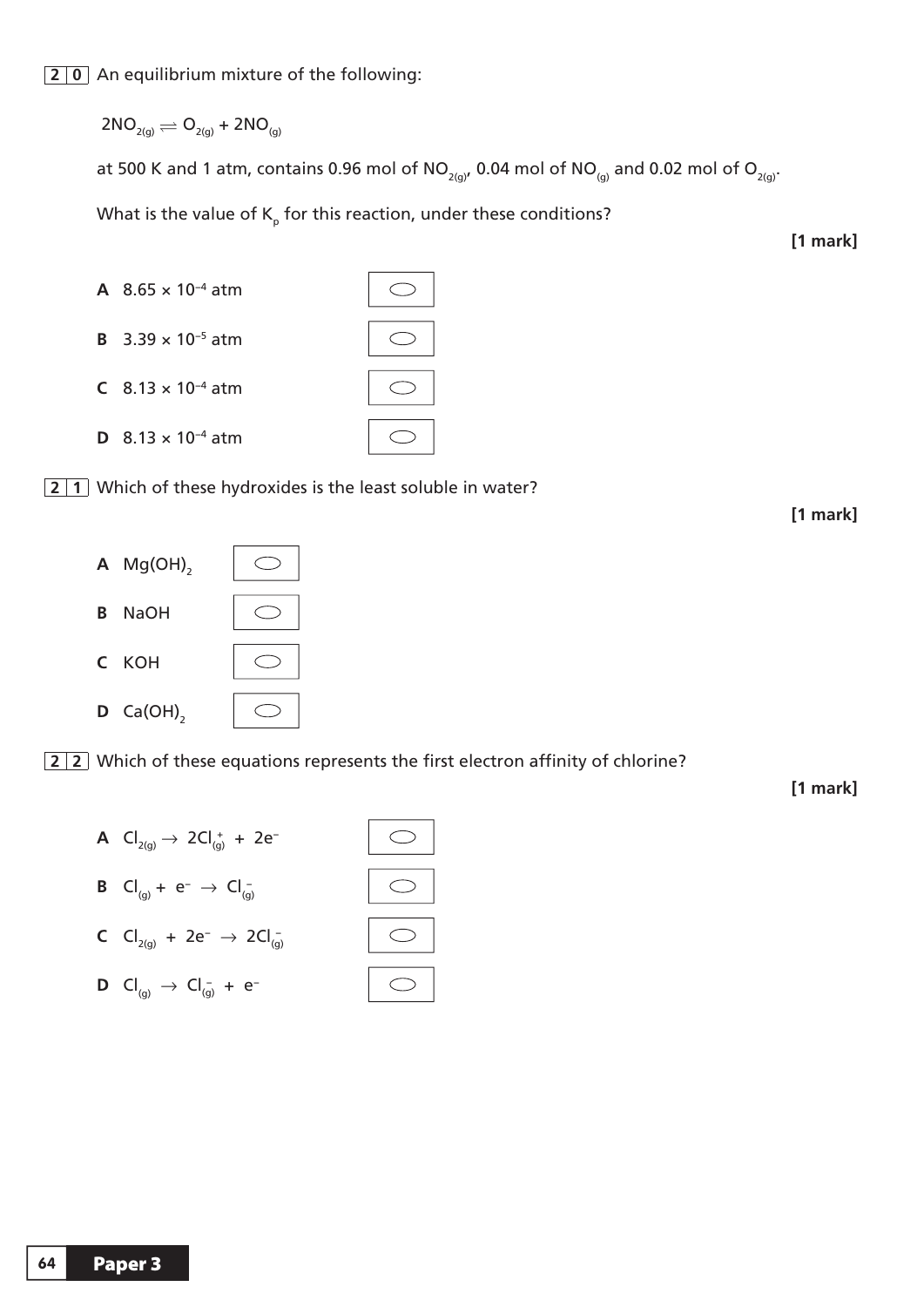

**2 4** What is the pH of a 1.50 mol dm<sup>-3</sup> solution of ethanoic acid? (Ka = 1.7 × 10<sup>-5</sup>)

**[1 mark]**



**2 5** Which combination results in a reaction that is spontaneous only at high temperatures?

**[1 mark]**

|              | $\Delta H^\theta$ | $\Delta \boldsymbol{\mathsf{S}}^{\boldsymbol{\theta}}_{\mathsf{system}}$ |  |
|--------------|-------------------|--------------------------------------------------------------------------|--|
| A            | negative          | positive                                                                 |  |
| B            | positive          | positive                                                                 |  |
| $\mathsf{C}$ | negative          | negative                                                                 |  |
| D            | positive          | negative                                                                 |  |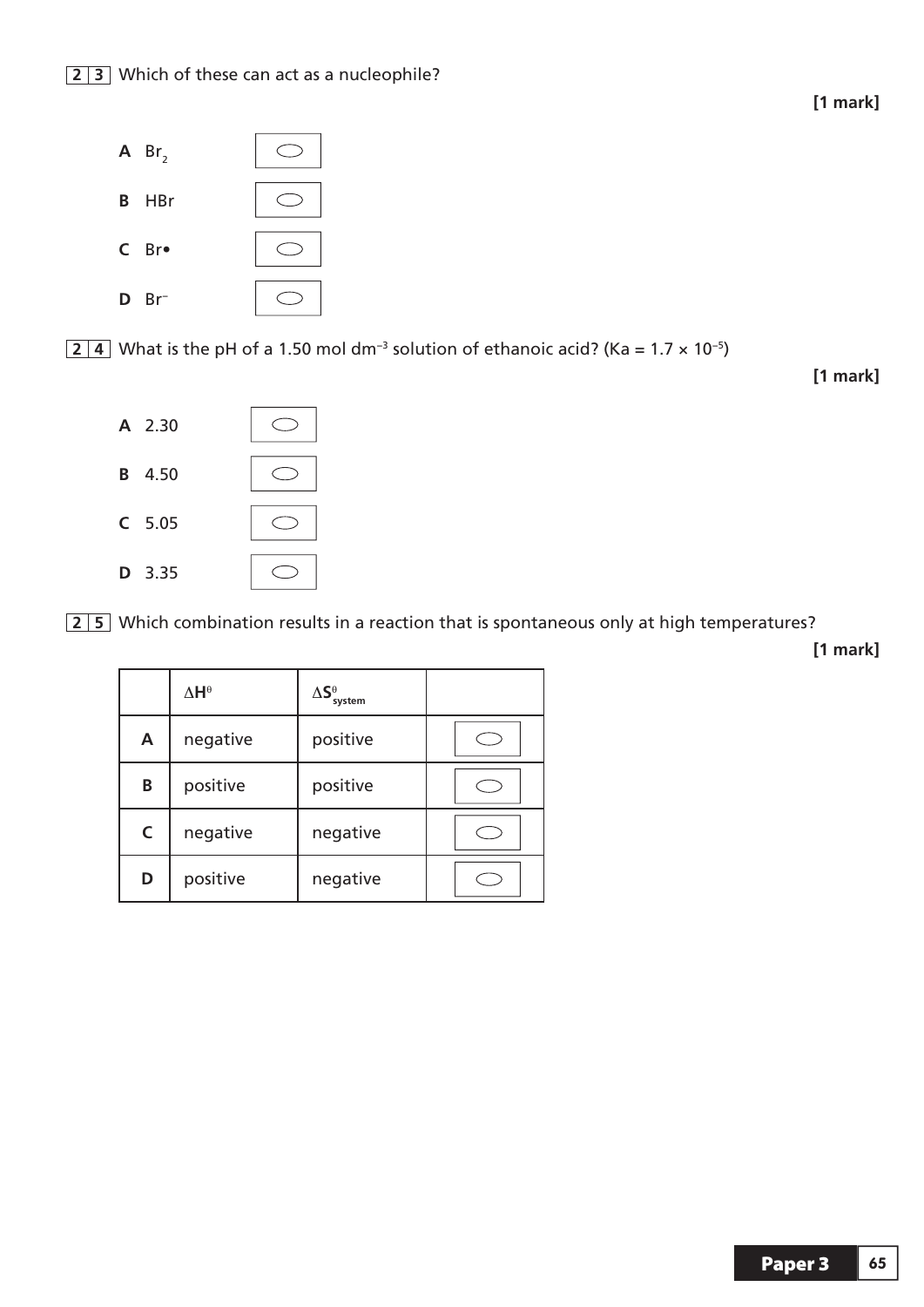<mark>2 | 6</mark> | Element X has four isotopes: <sup>82</sup>X (12%), <sup>83</sup>X (12%), <sup>84</sup>X (50%), and <sup>86</sup>X (26%). What is the *A<sub>r</sub>* of X? **[1 mark]**



**2 7** To calculate the activation energy for a reaction, an Arrhenius plot is used: this is a graph of **[1 mark]**



**2 8** On a thin-layer chromatogram, the solvent front is at 28.7 cm and the spot produced by an amino acid is at 13.9 cm. What is the  $R_{_{\rm f}}$  value of the amino-acid?

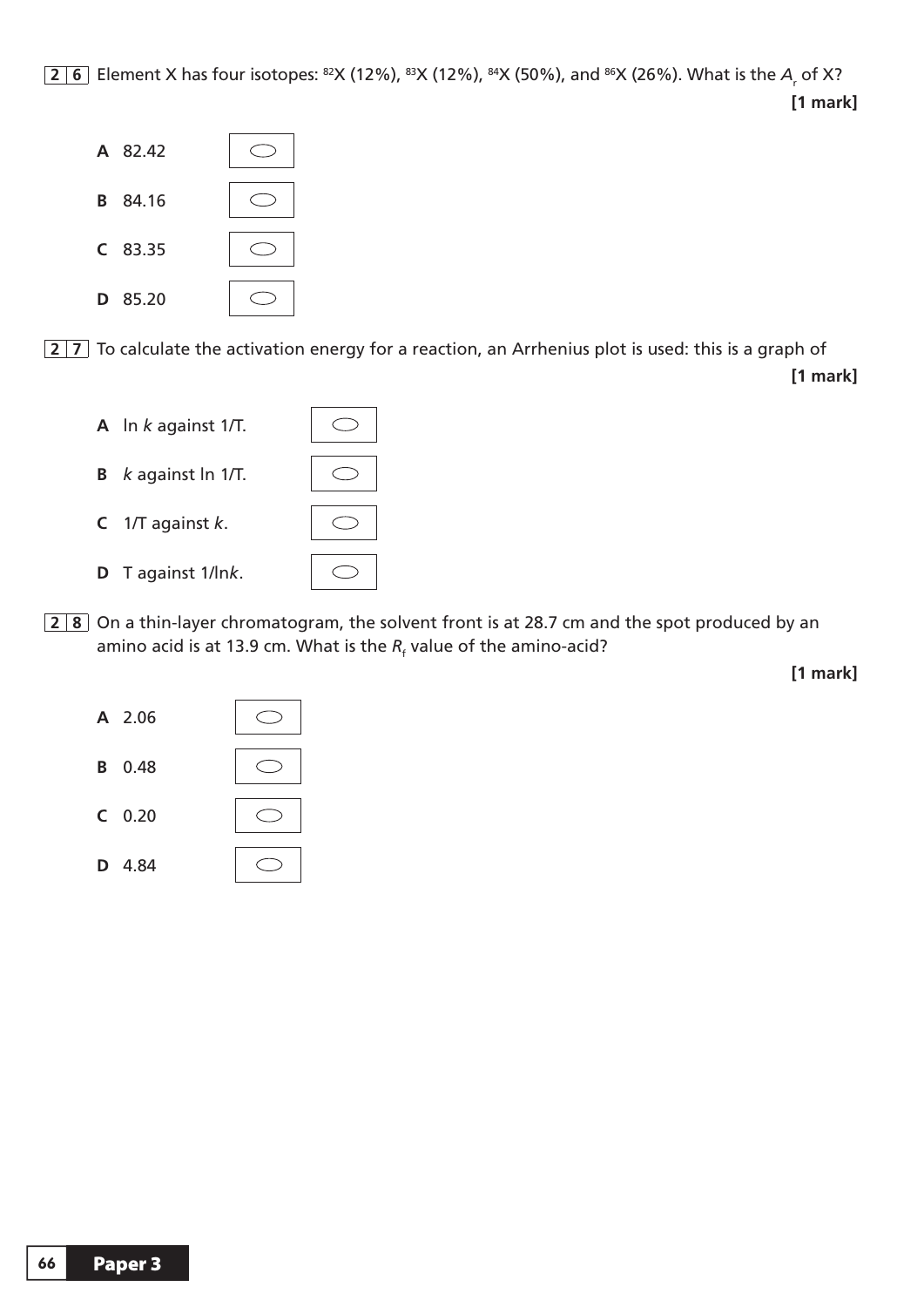**2 9** If the sequence of numbers represent the first six ionisation energies of an element, which of the elements is in Group 5 of the Periodic Table?

- **A** 1251, 2300, 3820, 5160, 6540, 9360  $\bigcirc$ **B** 578, 1820, 2750, 11600, 14800, 18400 **C** 1010, 1900, 2910, 4960, 6270, 21269  $\bigcirc$ **D** 738, 1450, 7730, 10500, 13600, 18000  $\bigcirc$
- **3 0** What would you expect to observe if a solution containing silver nitrate and nitric acid is added to a solution of barium chloride?



**3 1** The atom economy of the blast-furnace reduction of iron(III) oxide, to produce iron  $Fe<sub>2</sub>O<sub>3</sub> + 3CO \rightarrow 2Fe + 3CO<sub>2</sub>$ , is

 $\bigcirc$ 

- **A** 35%.
- **B** 68%.
- **C** 57%.
- **D** 46%.

**3 2** Which of the following molecules contains a chiral carbon atom?

- **A** Propan-1-ol
- **B** Propan-1,2-diol
- **C** Propan-1,3-diol
- **D** Propan-1,2,3-triol

**[1 mark]**

**[1 mark]**

**[1 mark]**

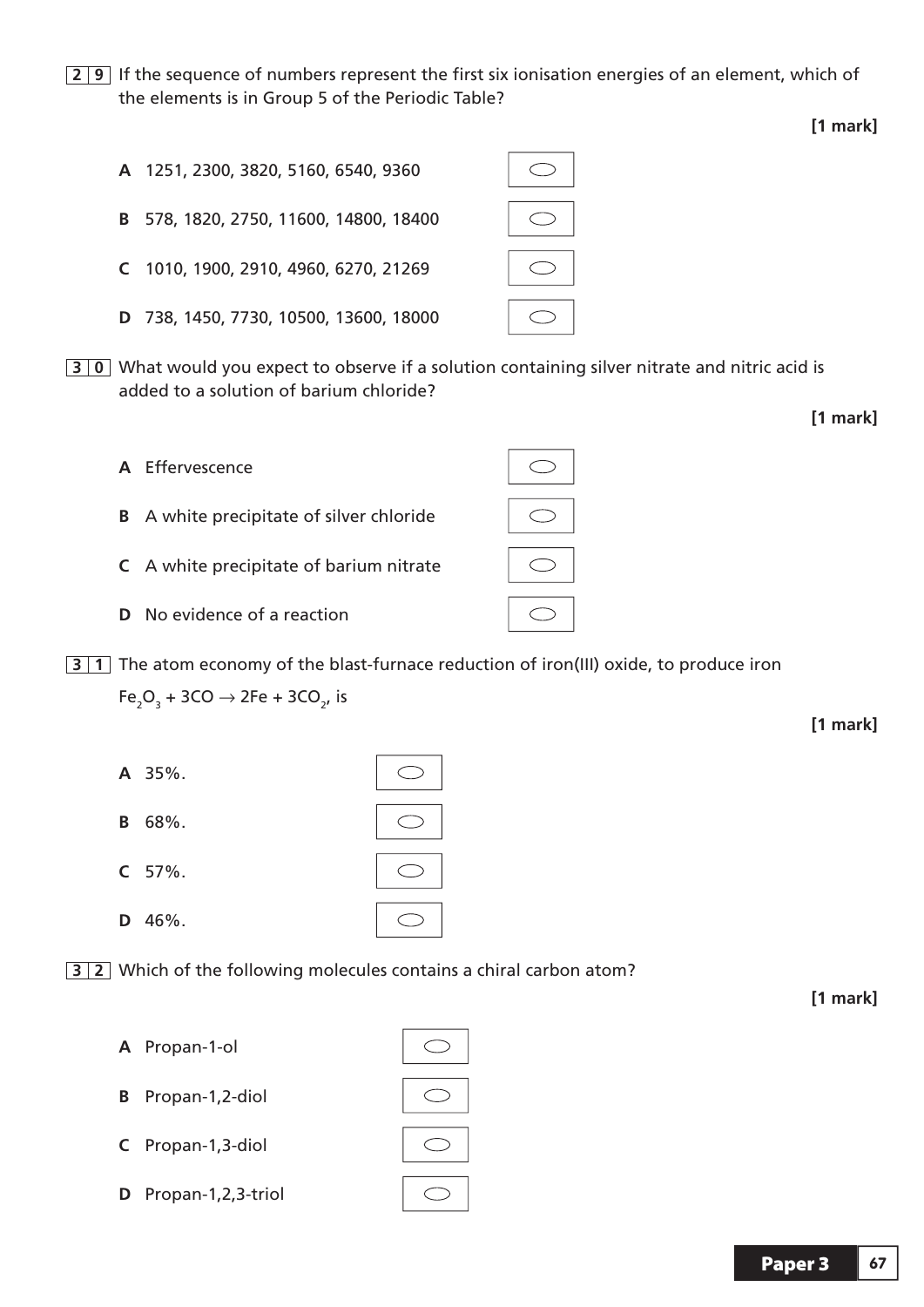

**3 4** Which of these species has a bond angle of 180°?

**[1 mark]**



**3 5** When potassium manganate VII oxidises an iron II compound to an iron III compound, the change in the oxidation number of manganese is

**[1 mark]**

- **A** from +7 to +3.
- **B** from +7 to +6.
- **C** from  $+7$  to  $+5$ .
- **D** from  $+7$  to  $+2$ .



 $\bigcirc$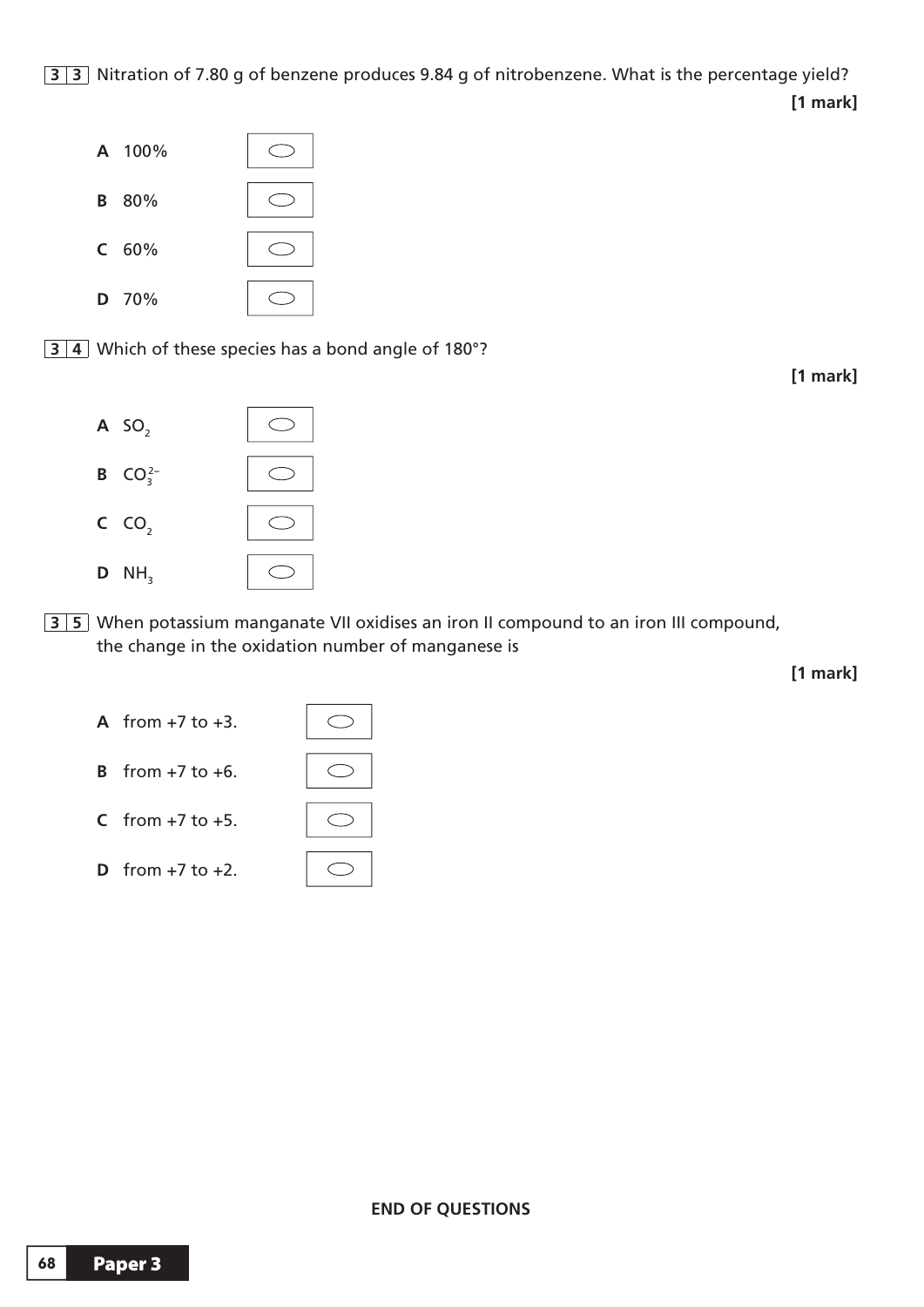| j                       |
|-------------------------|
| 5                       |
| I                       |
| č<br>D<br>$\frac{1}{2}$ |
| ŕ<br>o<br>S             |

 $\frac{1}{2}$ 

| $\bullet$         | (18)<br>4.0   | helium<br>운<br>$\sim$     | 20.2<br>$\frac{1}{2}$<br>$\widetilde{\phantom{a}}$                      | 39.9<br>$\frac{8}{18}$<br>$\mathbf{\dot{A}}$                          | krypton<br>36<br>83.8<br>$\overline{\mathbf{x}}$                         | 131.3<br><b>Xe</b><br>54                                                      | 222<br>$\mathbf{\tilde{E}}$ $\frac{5}{8}$ $\frac{6}{8}$                               |                                                                                                                                             | 175.0<br>$\frac{L}{L}$<br>$\overline{7}$          | $\begin{array}{c}\n\mathbf{Lr} \\ \hline\n\text{lawencium} \\ 103\n\end{array}$<br>[262]   |
|-------------------|---------------|---------------------------|-------------------------------------------------------------------------|-----------------------------------------------------------------------|--------------------------------------------------------------------------|-------------------------------------------------------------------------------|---------------------------------------------------------------------------------------|---------------------------------------------------------------------------------------------------------------------------------------------|---------------------------------------------------|--------------------------------------------------------------------------------------------|
| N                 |               | (17)                      | $L$ is the fluoring<br>19.0<br>$\circ$                                  | chlorine<br>17<br>35.5<br>$\overline{\circ}$                          | 35<br>79.9<br>òr                                                         | 126.9<br>iodine<br>53                                                         | astatine<br>85<br>[210]<br>$\sharp$                                                   |                                                                                                                                             | 173.0<br>ytterbium<br>ÅЯ<br>70                    | <b>No</b><br>neelium<br>102<br>[259]                                                       |
| $\bullet$         |               | (16)                      | oxygen<br>8<br>16.0<br>$\circ$                                          | $\frac{321}{9}$<br>$rac{1}{3}$ (6                                     | $S_{\text{e}}$<br>79.0<br>34                                             | 127.6<br>$\begin{array}{c}\n\bullet \\ \bullet \\ \hline\n\end{array}$<br>52  | $\frac{1}{2}$<br>[209]                                                                |                                                                                                                                             | 168.9<br>$E_{\frac{1}{2}}^{\text{sp}}$ 89         | $\mathbf{M} \mathbf{d}$<br>mendelevium<br>101<br>[258]                                     |
| 5                 |               | (15)                      | $\frac{1}{2}$<br>14.0                                                   | phosphorus<br>$15$<br>31.0<br><u>a</u>                                | arsenic<br>74.9<br>$\overline{a}$<br>33                                  | 121.8<br>$\frac{3b}{\text{diam}}$<br>51                                       | 209.0<br>bismuth<br>ö<br>83                                                           | not fully authenticated                                                                                                                     | 167.3<br>$\overline{\mathbf{H}}$ $\frac{1}{6}$ 88 | $\begin{array}{c} \mathsf{Fm} \\ \mathsf{Fm} \\ \mathsf{Fm} \end{array}$<br>[257]          |
| 4                 |               | (14)                      | 12.0<br>$\mathbf{O}$ of<br>$\circ$                                      | silicon<br>28.1<br>$\overline{4}$<br>$\overline{\omega}$              | gemanium<br>72.6<br>ල<br>උ<br>32                                         | 118.7<br>Sn<br>$\stackrel{\scriptscriptstyle \pm}{\scriptscriptstyle \pm} 50$ | 207.2<br>Ъb<br>$rac{8}{8}$ $\frac{8}{8}$                                              |                                                                                                                                             | 164.9<br>$\frac{1}{2}$<br>67                      | $\begin{array}{c}\n\text{Es} \\ \text{instein} \\ 00\n\end{array}$<br>[252]                |
| က                 |               | (13)                      | 10.8<br>$\mathbf{m}$ $_\mathrm{gen}^\mathrm{eq}$<br>LO                  | aluminium<br>27.0<br>₹<br>$\frac{3}{2}$                               | gallium<br>69.7<br>ලි<br><br>$\overline{3}$                              | 114.8<br>indium<br>$\mathbf{a}$<br>$\overline{4}$                             | 204.4<br>thallium<br>F<br>$\overline{\infty}$                                         | Elements with atomic numbers 112-116 have been reported but                                                                                 | Dy<br>dysprosium<br>66<br>162.5                   | $rac{2}{\sqrt{5}}$<br>[251]                                                                |
|                   |               |                           |                                                                         | (12)                                                                  | 65.4<br>$\sum_{\vec{n}} \frac{\vec{p}}{\vec{p}} \frac{\vec{p}}{\vec{p}}$ | Cd<br>112.4<br>48                                                             | 200.6<br>$\mathbf{P}_{\text{geo}}^{\text{max}}$                                       |                                                                                                                                             | 158.9<br>$\mathbf{L}$<br>65                       | $\frac{\text{B K}}{\text{Ber}(k)}$<br>[247]                                                |
|                   |               |                           |                                                                         | (11)                                                                  | 63.5<br>copper<br>$\vec{c}$<br>29                                        | 107.9<br>$\frac{1}{2}$<br>$\frac{1}{2}$                                       | 197.0<br><b>PER</b>                                                                   | $Rg$<br>nontgenium<br>111<br>[280]                                                                                                          | gadolinium<br>64<br>157.3<br>Gd                   | [247]<br>$\overline{G}$ $\frac{5}{3}$ $\frac{6}{3}$                                        |
|                   |               |                           |                                                                         | (10)                                                                  | 58.7<br><b>Nis</b><br>28                                                 | palladium<br>106.4<br>Pd<br>46                                                | platinum<br>78<br>195.1<br><u>t</u>                                                   | $\frac{\mathsf{Ds}}{\mathsf{d} \mathsf{a} \mathsf{m} \mathsf{B} \mathsf{d} \mathsf{b} \mathsf{m}}$<br>[281]                                 | europium<br>63<br>152.0<br>$\mathbf{H}$           | $\frac{\text{A}}{\text{m}}$<br>95<br>[243]                                                 |
|                   |               |                           |                                                                         | $\circledcirc$                                                        | 58.9<br>$\frac{8}{3}$                                                    | 102.9<br>$\mathbf{E}_{\text{de} \text{time}}$                                 | 192.2<br>iridium<br>77<br>$\equiv$                                                    | meitnerium<br>109<br>[276]<br>ž                                                                                                             | $\frac{\mathsf{Sm}}{\mathsf{sm}}$<br>150.4<br>62  | $\frac{1}{2}$<br>$\frac{1}{2}$<br>$\frac{1}{2}$<br>$\frac{1}{2}$<br>$\frac{1}{2}$<br>[244] |
|                   | $\frac{0}{1}$ | hydrogen<br>1<br><b>x</b> |                                                                         | $\circledB$                                                           | 55.8<br>٩<br>$\frac{5}{2}$                                               | Ru<br>ruthenium<br>01.1<br>$\overline{4}$<br>$\overline{\phantom{0}}$         | 190.2<br>osmium<br>°S<br>76                                                           | hassium<br>[270]<br>108<br>Ϋ́                                                                                                               | Pm<br>promethium<br>[145]<br>61                   | $\frac{\mathbf{p}}{\mathbf{p}}$<br>[237]                                                   |
|                   |               |                           |                                                                         | $\overline{C}$                                                        | manganese<br>25<br>54.9<br>Σm                                            | $T_{\rm c}$<br>technetium<br>$[98]$<br>43                                     | 186.2<br>rhenium<br>Re<br>75                                                          | $\frac{10}{107}$<br>[272]<br>a<br>Bh                                                                                                        | $Md$<br>neodymium<br>60<br>144.2                  | 238.0<br>$\frac{1}{92}$<br>$\Rightarrow$                                                   |
|                   |               |                           |                                                                         | $\circledcirc$                                                        | chromium<br>52.0<br>ö<br>24                                              | $M_o$<br>molybdenum<br>42<br>96.0                                             | 183.8<br>tungsten $74$<br>$\geq$                                                      | $\frac{\text{sg}}{\text{g}}$<br>$\frac{\text{sgnum}}{\text{g}}$<br>[271]                                                                    | praseodymium<br>59<br>140.9<br>È                  | Pa<br>protectinium<br>97<br>231.0                                                          |
|                   |               | Key                       | atomic (proton) number<br>relative atomic mass<br>atomic symbol<br>name | (5)                                                                   | vanadium<br>50.9<br>23<br>$\geq$                                         | $\frac{1}{2}$<br>$\frac{1}{2}$<br>$\frac{1}{2}$<br>92.9                       | 180.9<br>$\begin{array}{c} \textbf{Ta} \\ \textbf{a} \\ \textbf{b} \end{array}$<br>73 | <b>Db</b><br>dubnium<br>[268]<br>105                                                                                                        | 140.1<br>$\mathbf{c}_{\text{e}}$<br>58            | 232.0<br>$F_{\frac{5}{2}00}$                                                               |
|                   |               |                           |                                                                         | $\overline{4}$                                                        | $\begin{array}{c} \frac{1}{2} \\ 22 \end{array}$<br>47.9<br>Ti           | zirconium<br>91.2<br>$\overline{\mathbf{r}}$<br>$\overline{40}$               | 178.5<br>hafnium<br>72<br>Ï                                                           | $[267] \label{eq:267} \begin{array}{c} \text{Rf} \\ \text{Rf} \\ \text{Mf} \\ \text{Mf} \\ \text{Mf} \\ \text{Mf} \\ \text{Mf} \end{array}$ |                                                   |                                                                                            |
|                   |               |                           |                                                                         | $\odot$                                                               | $\frac{1}{2}$<br>45.0<br>$\overline{\mathcal{E}}$                        | 88.9<br>yttrium<br>39<br>$\succ$                                              | $\begin{array}{c}\n\mathbf{La^*} \\ \hline\n\end{array}$<br>138.9<br>57               | Act<br>actinium<br>[227]<br>89                                                                                                              |                                                   |                                                                                            |
| $\mathbf{\Omega}$ |               | $\overline{2}$            | Be<br>beryllium<br>$\overline{0}$ .<br>4                                | Mg<br><sub>magnesium</sub><br>12<br>24.3                              | calcium<br>40.1<br><b>Ca</b><br>$\overline{c}$                           | $rac{S}{\sin \theta}$<br>87.6<br>38                                           | 137.3<br>barium<br>Ba<br>56                                                           | [226]<br>Ra<br>88                                                                                                                           | $58 - 71$ Lanthanides                             | $+ 90 - 103$ Actinides                                                                     |
| ↽                 |               | $\overline{t}$            | <b>∃</b> ∲້<br>6.9                                                      | sodium<br>23.0<br>$\overline{\mathbf{z}}$<br>$\overline{\mathcal{L}}$ | potassium<br>39.1<br>$\frac{1}{2}$<br>$\geq$                             | $\frac{Rb}{\text{volume}}$<br>85.5                                            | 132.9<br>$\frac{3}{2}$                                                                | francium<br>87<br>[23]<br>$\mathbb{H}$                                                                                                      | $\ast$                                            |                                                                                            |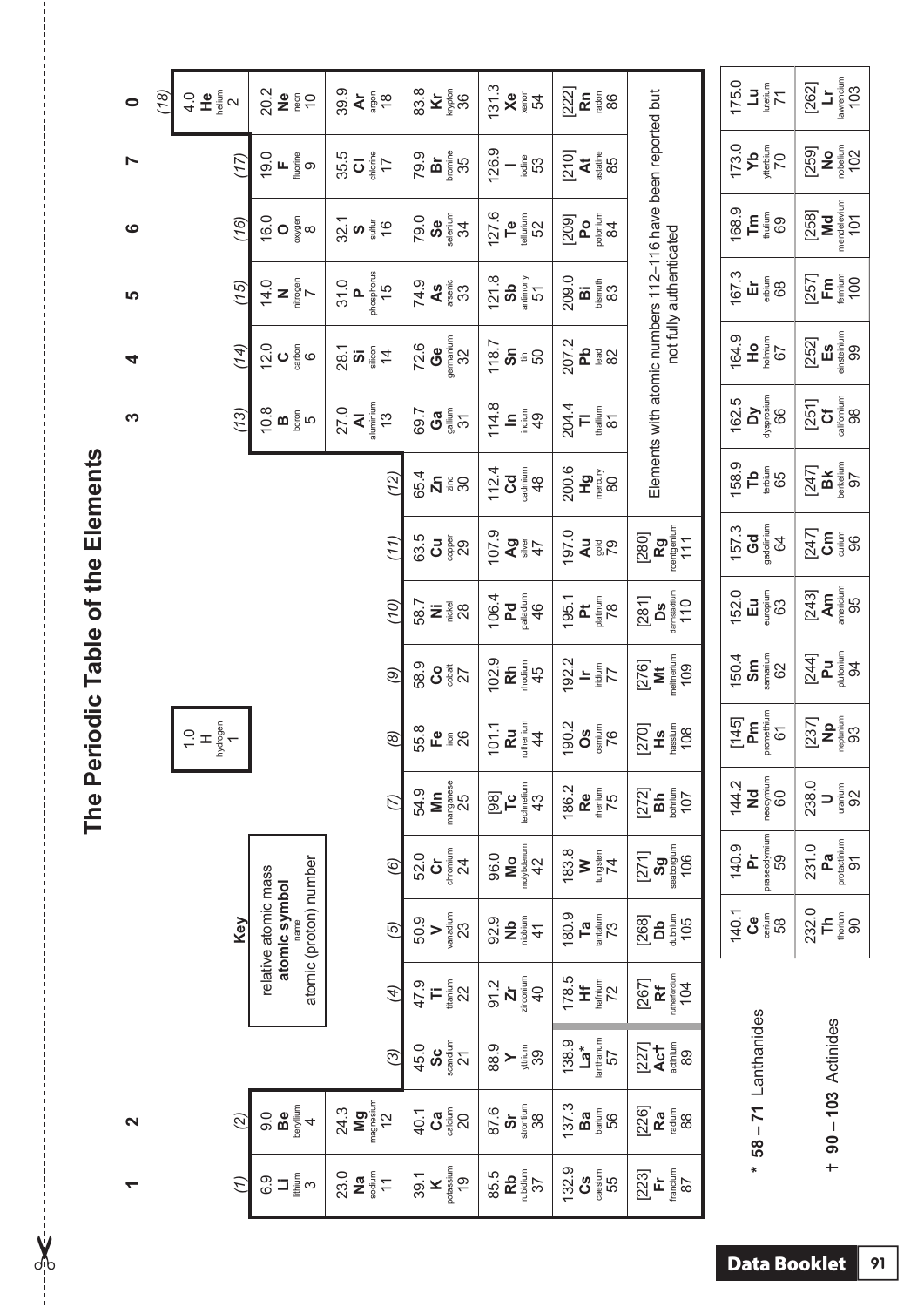| C                            |
|------------------------------|
|                              |
| ť                            |
| r                            |
| $\frac{1}{2}$<br>ŀ<br>Ξ<br>ſ |
|                              |
| r                            |
|                              |
| ī                            |
|                              |
|                              |
|                              |

| ⋖      |  |
|--------|--|
| ω      |  |
| ≏<br>₽ |  |
|        |  |

Infrared absorption data Infrared absorption data

| <b>Bond</b>        | Wavenumber/cm <sup>-1</sup> |
|--------------------|-----------------------------|
| $\frac{1}{2}$      | 3300-3500                   |
| (amines)           |                             |
| $-10$              | 3230-3550                   |
| (alcohols)         |                             |
| $\overline{a}$     | 2850-3300                   |
| $\frac{1}{10}$     | 2500-3000                   |
| (acids)            |                             |
| N<br>ED            | 2220-2660                   |
| $\overline{C} = 0$ | 1680-1750                   |
| U<br>U             | 1620-1680                   |
| $\circ$            | 1000-1300                   |
| ٺ                  | 750-1100                    |

 $-36$ 

O



|                                         | $\delta$ /ppm | $5 - 40$ | $10 - 70$          | $20 - 50$   | $25 - 60$ | $50 - 90$                        | $90 - 150$                | $110 - 125$                             | 110-160 | 160-185            | $190 - 220$             |
|-----------------------------------------|---------------|----------|--------------------|-------------|-----------|----------------------------------|---------------------------|-----------------------------------------|---------|--------------------|-------------------------|
| <sup>13</sup> C NMR chemical shift data | carbon<br>ð   |          | Clor <sub>Br</sub> |             |           | ethers or<br>alcohols,<br>esters |                           |                                         |         | esters or<br>acids | or ketones<br>aldehydes |
| Table C                                 | Type          |          | ≃                  | Ü<br>O<br>∝ | $\approx$ |                                  | $\mathsf{C} = \mathsf{C}$ | $\mathsf{C}$<br>$\overline{\mathbf{r}}$ |         | O<br>๔             | $\overset{.}{\cong}$    |